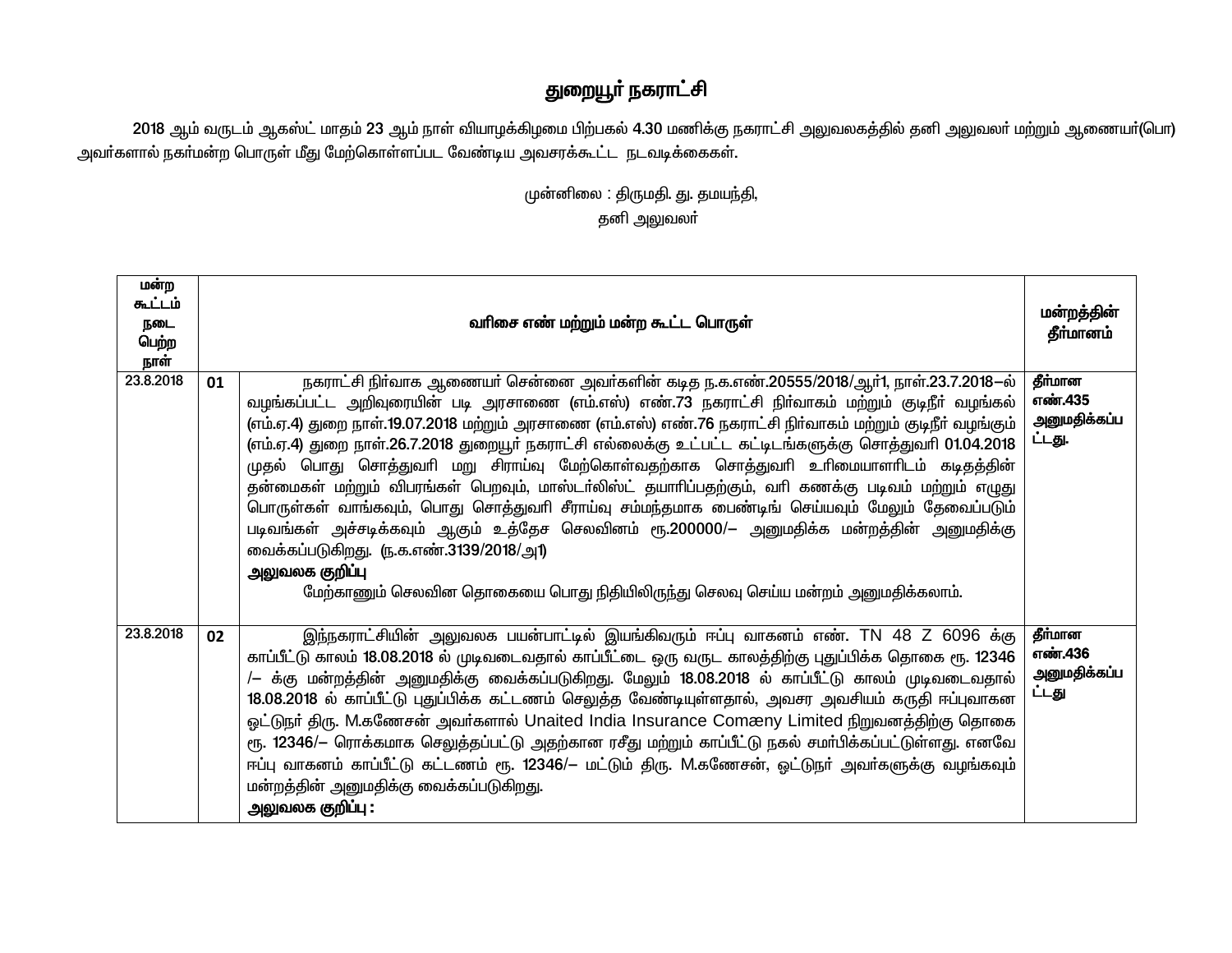|           |    |                                                                                                                                                                                                                                                                                                                                                                                                                                                                                                                                                                                                                                                                                                                                  | பணியின் அவசர அவசியம் கருதி செலுத்தப்பட்ட தொகை ரூ. 12346/— மட்டும் | திரு.               |                                             |  |  |  |
|-----------|----|----------------------------------------------------------------------------------------------------------------------------------------------------------------------------------------------------------------------------------------------------------------------------------------------------------------------------------------------------------------------------------------------------------------------------------------------------------------------------------------------------------------------------------------------------------------------------------------------------------------------------------------------------------------------------------------------------------------------------------|-------------------------------------------------------------------|---------------------|---------------------------------------------|--|--|--|
|           |    | M.கணேசன், ஓட்டுநா் அவா்களுக்கு வழங்க மன்றம் அனுமதிக்கலாம்.                                                                                                                                                                                                                                                                                                                                                                                                                                                                                                                                                                                                                                                                       |                                                                   |                     |                                             |  |  |  |
|           |    |                                                                                                                                                                                                                                                                                                                                                                                                                                                                                                                                                                                                                                                                                                                                  |                                                                   |                     |                                             |  |  |  |
| 23.8.2018 | 03 | துறையூா் நகராட்சியில் வாா்டு எண்.1, கோவிந்தாபுரம் காலனியில் புதியதாக குடிநீா் பகிா்மான<br>குழாய்கள் அமைக்கவும், பழுதடைந்த குடிநீா் குழாய்களை மாற்றியமைக்கவும் மற்றும் வாா்டு எண்.6, சங்கிலி<br>சந்தில் பழுதடைந்துள்ள குடிநீா் பகிா்மான குழாய்களை மாற்றியமைக்கவும் மதிப்பீடு ரூ.50,000/-க்கு தயாா்<br>செய்யப்பட்டு மன்றத்தின் அனுமதி வேண்டப்படுகிறது.<br>அலுவலக குறிப்பு :<br>மேற்படி பணியின் செலவினத்தை குடிநீா் மற்றும் வடிகால் நிதியில் மேற்கொள்ள மன்றம் அனுமதிக்கலாம்.                                                                                                                                                                                                                                                        |                                                                   |                     | தீர்மான<br>எண்.437<br>அனுமதிக்கப்ப<br>ட்டது |  |  |  |
| 23.8.2018 | 04 | துறையூா் நகராட்சியில் புதிய நகராட்சி அலுவலகத்தில் பொறியியல் பிாிவு, பொது பிாிவு, நகரமைப்பு<br>பிரிவு, வருவாய் பிரிவு மற்றும் கணினி பிரிவு போன்ற பிரிவுகள் இயங்கி வருகின்றன.<br>அலுவலகத்தில் ஜெனரேட்டர் இயக்கும் இடத்தில் கூடாரம் (Generator Shed) அமைக்கவும், கணினி பிரிவில்<br>Cubboard அமைக்கவும், பழுதடைந்துள்ள கழிவறைகள் மற்றும் பழுதடைந்துள்ள குழாய்களை சரிசெய்யவும்,<br>Septic Tank-ல் மூடியினை புதியதாக மாற்றியமைக்கவும், பழுதடைந்துள்ள ஜன்னல் மற்றும் கதவுகளை<br>மாற்றியமைக்கவும், மின்விளக்குகள் சாிசெய்யவும் போன்ற இதர பணிகளுக்கும் மதிப்பீடு ரூ.2,50,000/-க்கு<br>தயார் செய்யப்பட்டு மன்றத்தின் அனுமதி வேண்டப்படுகிறது.<br>அலுவலக குறிப்பு : மேற்படி பணியின் செலவினத்தை பொது நிதியில் மேற்கொள்ள மன்றம் அனுமதிக்கலாம். |                                                                   | இந்நகராட்சி         | தீர்மான<br>எண்438.<br>அனுமதிக்கப்ப<br>ட்டது |  |  |  |
| 23.8.2018 | 05 | துறையூா் நகராட்சியில் வாா்டு எண்.20, பாலக்காட்டு மாாியம்மன் கோவில் தெருவில் வசிக்கும்<br>மக்கள் அப்பகுதியில் உள்ள குறுக்கு தெருவில் செல்வதற்கு ஏதுவாக போக்குவரத்தினை சீா் செய்யும்<br>பொருட்டு 2 எண்ணிக்கையிலான சிறுபாலம் அமைக்க மதிப்பீடு ரூ.1,00,000/-க்கு தயாா் செய்யப்பட்டு<br>மன்றத்தின் அனுமதி வேண்டப்படுகிறது.<br><mark>அலுவலக குறிப்பு :</mark> மேற்படி பணியின் செலவினத்தை பொது நிதியில் மேற்கொள்ள மன்றம் அனுமதிக்கலாம்.                                                                                                                                                                                                                                                                                                 |                                                                   |                     | தீர்மான<br>எண்.439<br>அனுமதிக்கப்ப<br>ட்டது |  |  |  |
| 23.8.2018 | 06 | தீர்மான<br>துறையூர் நகராட்சியில் தூய்மை இந்தியா திட்டம் (SBM) 2018-19ன் கீழ் திடக்கழிவு மேலாண்மை திட்டம்<br>எண்.440<br>(SWM) பணிகள் மேற்கொள்ள 13.08.2018 அன்று நடைபெற்ற 7-வது மாநில உயர்மட்ட குழுக்கூட்டத்தில்<br>அனுமதிக்கப்ப<br>கீழ்கண்ட பணிகளுக்கு நகராட்சி நிா்வாக ஆணையா் சென்னை அவா்களின் செயல்முறை உத்தரவில்<br>ட்டது<br>ந.க.எண்.22866/பி3/2018, நாள்.23.08.2018 நிர்வாக அனுமதி வழங்கி உத்தரவிடப்பட்டுள்ளது.                                                                                                                                                                                                                                                                                                               |                                                                   |                     |                                             |  |  |  |
|           |    | 7-வது மாநில உயர்மட்ட<br>வ.எண்<br>குழுக்கூட்டத்தில் அனுமதி                                                                                                                                                                                                                                                                                                                                                                                                                                                                                                                                                                                                                                                                        | பணியின் பெயர்                                                     | மதிப்பீட்டு<br>தொகை |                                             |  |  |  |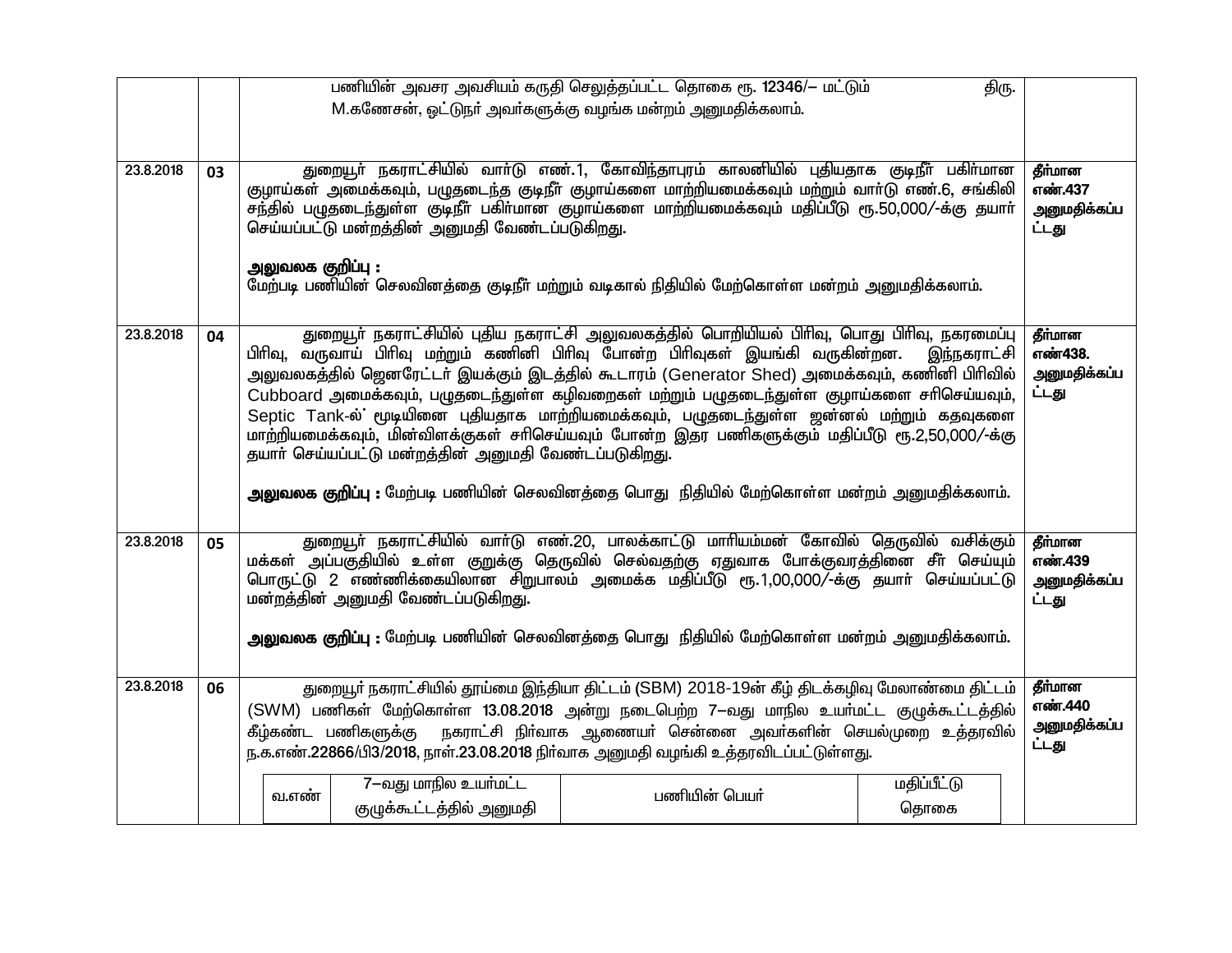|                |                | வழங்கப்பட்ட பணிகள்                                                 |                                                                                                                                                                                |                                                                           | (ரூ. இலட்சத்தில்) |  |
|----------------|----------------|--------------------------------------------------------------------|--------------------------------------------------------------------------------------------------------------------------------------------------------------------------------|---------------------------------------------------------------------------|-------------------|--|
| 1              |                | முதன்மை சேகரிப்பு                                                  | துறையூ <b>ர்</b><br>எண்ணிக்கையிலான Battery Operated<br>Vehicles வாங்கும் பணி                                                                                                   | நகராட்சிக்கு<br>9                                                         | 16.20             |  |
| $\overline{2}$ |                | வாகனங்கள் (Procurement of<br>primary collection vehicles)          | துறையூா்<br>எண்ணிக்கையிலான 2 மீ3 கொள்ளளவு<br>கொண்ட Light Commercial Vehicle<br>வாங்கும் பணி                                                                                    | நகராட்சிக்கு<br>6                                                         | 33.60             |  |
| 3              |                | உயிரி அகழ்வு (Bio Mining)                                          | துறையூா் நகராட்சியில் வாா்டு எண்.18<br>சொரத்தூர் சாலை பழைய உரக்கிடங்கில்<br>உள்ள<br>குப்பைகளை<br>30900<br>முறையில்<br>கொண்ட<br>பழைய<br>அகற்றி நிலத்தை மேம்படுத்தும் பணி.       | Bio-Mining<br>மீ3<br>கொள்ளளவு<br>திடக்கழிவுகளை                            | 203.00            |  |
|                |                |                                                                    | மேலும் மேற்கண்ட பணிகள் மேற்கொள்ள நகராட்சி நிா்வாக ஆணையா் சென்னை அவா்களிடமிருந்து                                                                                               | மொத்தம்                                                                   | 252.80            |  |
|                |                |                                                                    | கீழ்காணும் விபரப்படி நிதி ஒதுக்கீடு செய்யப்பட்டு நிர்வாக அனுமதி வழங்கப்பட்டுள்ளது.                                                                                             |                                                                           |                   |  |
|                | வ.எண்          |                                                                    | விபரம்                                                                                                                                                                         | மூன்று பணிகளுக்கும் நிதி<br>ஒதுக்கீடு செய்யப்பட்ட<br>விபரம் (சதவீதத்தில்) |                   |  |
|                | $\mathbf{1}$   | மத்திய நிதிக்குழு மானிய நிதி                                       |                                                                                                                                                                                | 35                                                                        |                   |  |
|                | $\overline{2}$ | மாநில நிதிக்குழு                                                   |                                                                                                                                                                                | 55                                                                        |                   |  |
|                | $\overline{3}$ | நகராட்சி பங்களிப்பு                                                | மொத்தம்                                                                                                                                                                        | $\overline{10}$<br>100                                                    |                   |  |
|                |                | அ.கு: 1) மன்றம் அனுமதிக்கலாம்.<br>செலவிடவும் மன்றம் அனுமதிக்கலாம். | மேற்படி விபரம் மன்றத்தின் பார்வைக்கும் அனுமதிக்கும் வைக்கப்படுகிறது. (ந.க.எண்.3644/2015/இ1)<br>2) அரசின் மான்யத்தொகை போக மீதமுள்ள நகராட்சி பங்குத்தொகை 10 சதவீதம் பொதுநிதியில் |                                                                           |                   |  |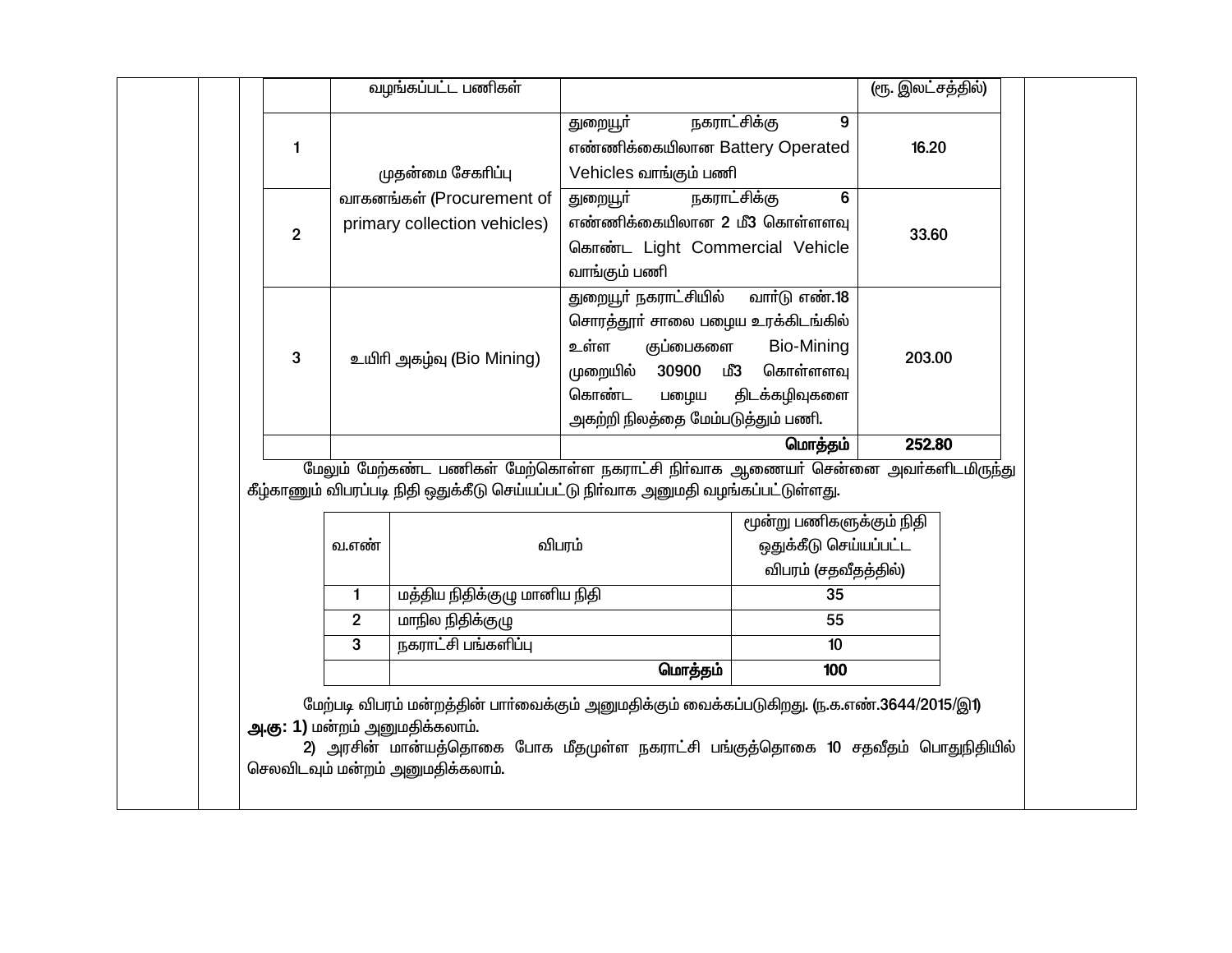| 23.8.2018 | 07 | துறையூர் நகராட்சியில் தூய்மை இந்தியா திட்டம் திடக்கழிவு மேலாண்மை திட்டத்தின் கீழ் நகராட்சி<br>நிா்வாக ஆணையா் சென்னை மற்றும் நகராட்சி நிா்வாக மண்டல இயக்குநா் தஞ்சாவூா் அவா்களின்<br>ஆய்வுக்கூட்ட அறிவுரையின் படி இந்நகராட்சியில் உள்ள வீடுகளிலிருந்து குப்பைகளை சேகரிப்பதற்கு<br>முதல்நிலை சேகரிப்பு வாகனம் கூடுதலாக 10 எண்ணிக்கையிலான Battery Operated Vehicles<br>வாங்குவதற்கு திட்ட கருத்துரு ரூ.18.00 இலட்சம் மதிப்பீட்டில் தயாா் செயயப்பட்டு மன்றத்தின் அனுமதி<br>வேண்டப்படுகி <u>றது</u> .<br>அலுவலக குறிப்பு :<br>1. மன்றம் அனுமதிக்கலாம்.<br>2. தூய்மை இந்தியா திட்டம் - திடக்கழிவு மேலாண்மை திட்டத்தின் கீழ் முழுமானியமாக பெற்று<br>வாங்குவதற்கு மன்றம் அனுமதிக்கலாம்.                                                                                          | தீர்மான<br>எண்.441<br>அனுமதிக்கப்ப<br>ட்டது |
|-----------|----|--------------------------------------------------------------------------------------------------------------------------------------------------------------------------------------------------------------------------------------------------------------------------------------------------------------------------------------------------------------------------------------------------------------------------------------------------------------------------------------------------------------------------------------------------------------------------------------------------------------------------------------------------------------------------------------------------------------------------------------------------------------------------|---------------------------------------------|
| 23.8.2018 | 08 | துறையூா் நகராட்சியில், வாா்டு எண் 15 தெற்கு தெருவில் காவிாி குடிநீா் மெயின் குழாய் மூலம் காவிாி<br>குடிநீரும், இதர உபயோகத்திற்கு தனி மெயின் குழாய்களும் பதிக்கப்பட்டு தண்ணீா் விநியோகம் செய்யப்பட்டு<br>இந்நிலையில் அவ்வப்போது அப்பகுதிகளில் குழாய்களில் ஏற்படும்<br>வருகிறது.<br>அடைப்புகள்<br>மற்றும்<br>உடைப்புகளினால் குடிநீா் சீராக விநியோகம் செய்ய இயலாத நிலை ஏற்படுகிறது. இதனை தவிா்க்கும் பொருட்டு,<br>சீரான குடிநீா் விநியோகம் செய்ய ஏதுவாக பழுதடைந்த குழாய்களை மாற்றி அமைக்கவும் மற்றும் இதர<br>பணிகளுக்கும் மதிப்பீடு ரூ.1.50 இலட்சத்திற்கு தாயார் செய்யப்பட்டு மன்றத்தின் அனுமதிக்கு வைக்கப்படுகிறது.<br>அலுவலகக்குறிப்பு :<br>1. மன்றம் அனுமதிக்கலாம்.<br>2. மேற்படி பணிக்கான செலவீனத்தை இநகராட்சி குடிநீா் நிதியில் மேற்கொள்ளவும் மன்றம்<br>அனுமதிக்கலாம். | தீர்மான<br>எண்.442<br>அனுமதிக்கப்ப<br>ட்டது |
| 23.8.2018 | 09 | துறையூர் நகராட்சியில் அமைந்துள்ள 60 பூங்காக்கள் பொதுமக்கள், குழந்தைகள் மற்றும் முதியோர்களின்<br>பொழுதுபோக்கு அம்சமாக பராமாிக்கப்பட்டு, பயன்பாட்டில் இருந்து வருகிறது. இந்நிலையில் முதற்கட்டமாக 4<br>பூங்காக்களில் பாதுகாப்பினை மேம்படுத்தும் பொருட்டு பூங்காவினை சுற்றி (Fencing) பாதுகாக்க ரூ.1.00<br>இலட்சத்திற்கு இந்கா்மன்ற தீா்மான எண்.425<br>நாள்.23.07.2018ல் நிர்வாக அனுமதி வழங்கப்பட்டது. அதனை<br>தொடர்ந்து பணி மேற்கொள்ள ஒப்பந்தப்புள்ளி அறிவிப்பு வெளியிட்டு 03.08.2018 அன்று ஒப்பந்தப்புள்ளி<br>பெறப்பட்டது. அதன் விபரம் கீழ்கண்டவாறு.                                                                                                                                                                                                                       | தீர்மான<br>எண்.443<br>அனுமதிக்கப்ப<br>ட்டது |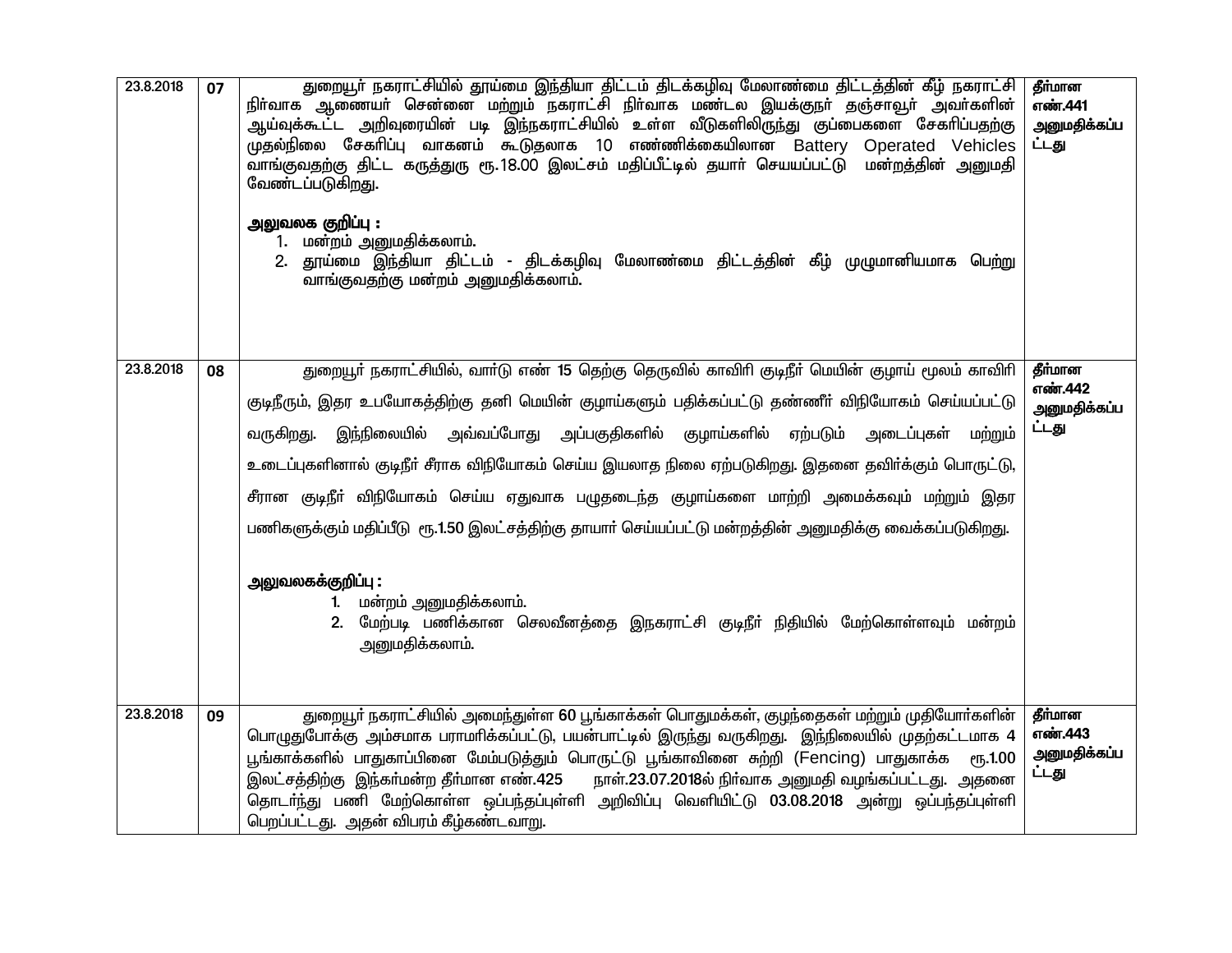|           |    | வ.எண்                  |                 | ஒப்பந்ததாரா் பெயா்                                                                                                                                                                                                                                                                                                              | ஒப்பந்தப்புள்ளியில் சதவீதம்           |                       |
|-----------|----|------------------------|-----------------|---------------------------------------------------------------------------------------------------------------------------------------------------------------------------------------------------------------------------------------------------------------------------------------------------------------------------------|---------------------------------------|-----------------------|
|           |    | $\mathbf{1}$           |                 | திரு. S. மணிகண்டன், ஒப்பந்ததாரர்                                                                                                                                                                                                                                                                                                | மதிப்பீட்டை விட 0.05%                 |                       |
|           |    |                        |                 |                                                                                                                                                                                                                                                                                                                                 | குறைவு                                |                       |
|           |    | $\mathbf{1}$           |                 | திரு. T. இந்திரஜித், ஒப்பந்ததாரா்                                                                                                                                                                                                                                                                                               | மதிப்பீட்டை விட 0.04%                 |                       |
|           |    |                        |                 |                                                                                                                                                                                                                                                                                                                                 | அதிகம்                                |                       |
|           |    | (ந.க.எண்.2970/2018/இ1) |                 | மேற்கண்ட ஒப்பந்தப்புள்ளியில் வ.எண்.1-ல் உள்ள திரு. S. மணிகண்டன், ஒப்பந்ததாரர்<br>மதிப்பீட்டை விட 0.05% குறைவாக உள்ளது ஏற்பது குறித்து மன்றத்தின் முடிவிற்கு வைக்கப்படுகிறது.<br><mark>அலுவலக குறிப்பு :</mark> திரு. S. மணிகண்டன், ஒப்பந்ததாரா் ஒப்பந்தப்புள்ளி மதிப்பீட்டை விட 0.05%<br>குறைவாக உள்ளதால் மன்றம் அனுமதிக்கலாம். | ஒப்பந்தப்புள்ளி                       |                       |
| 23.8.2018 | 10 |                        |                 | துறையூர் நகராட்சியில் 2018–19ம் ஆண்டிற்கான தமிழ்நாடு நகர்ப்புற சாலைகள் உட்கட்டமைப்பு நிதி (TURIP                                                                                                                                                                                                                                |                                       | தீர்மான               |
|           |    |                        |                 | 2018–19) திட்டத்தின் கீழ் பழுதடைந்த தார் சாலைகளை புதுப்பிக்கவும் மற்றும் புதிதாக தார்சாலைகள் அமைக்கவும்                                                                                                                                                                                                                         |                                       | எண்.444               |
|           |    |                        |                 | கீழ்கண்ட பணிகள் தேர்வு செய்து நகர்மன்ற தீர்மானம் எண்.388 நாள்.11.05.2018ல் அனுமதிக்கப்பட்டதை தொடர்ந்து                                                                                                                                                                                                                          |                                       | அனுமதிக்கப்ப<br>ட்டது |
|           |    |                        |                 |                                                                                                                                                                                                                                                                                                                                 |                                       |                       |
|           |    |                        |                 | ரூ.100.00 இலட்சத்திற்கு திட்ட மதிப்பீடு தயாா் செய்து நகராட்சி நிா்வாக ஆணையா் சென்னை அவா்களுக்கு கருத்துரு                                                                                                                                                                                                                       |                                       |                       |
|           |    | சமர்ப்பிக்கப்பட்டது.   |                 |                                                                                                                                                                                                                                                                                                                                 |                                       |                       |
|           |    | வ.எண்                  | வார்டு<br>எண்   | சாலையின் பெயர்                                                                                                                                                                                                                                                                                                                  | மதிப்பீட்டு தொகை<br>(ரூ. இலட்சத்தில்) |                       |
|           |    | $\mathbf{1}$           | $\overline{7}$  | நடராஜன் காலனி                                                                                                                                                                                                                                                                                                                   | 9.50                                  |                       |
|           |    | $\overline{2}$         | 9               | சாமிநாதன் நகா் குறுக்கு தெரு                                                                                                                                                                                                                                                                                                    | 14.25                                 |                       |
|           |    | 3                      | 9               | சாமிநாதன் நகா் (கமலா அவென்யூ)                                                                                                                                                                                                                                                                                                   | 8.00                                  |                       |
|           |    | 4                      | 18              | சொரத்தூா் ரோடு குறுக்கு தெரு                                                                                                                                                                                                                                                                                                    | 10.25                                 |                       |
|           |    | $5\phantom{.0}$        | $\overline{19}$ | மலையப்பன் சாலை — மேற்கு குறுக்கு தெரு                                                                                                                                                                                                                                                                                           | 8.60                                  |                       |
|           |    | 6                      | $\overline{19}$ | மலையப்பன் சாலை (11வது குறுக்கு தெரு)                                                                                                                                                                                                                                                                                            | 11.90                                 |                       |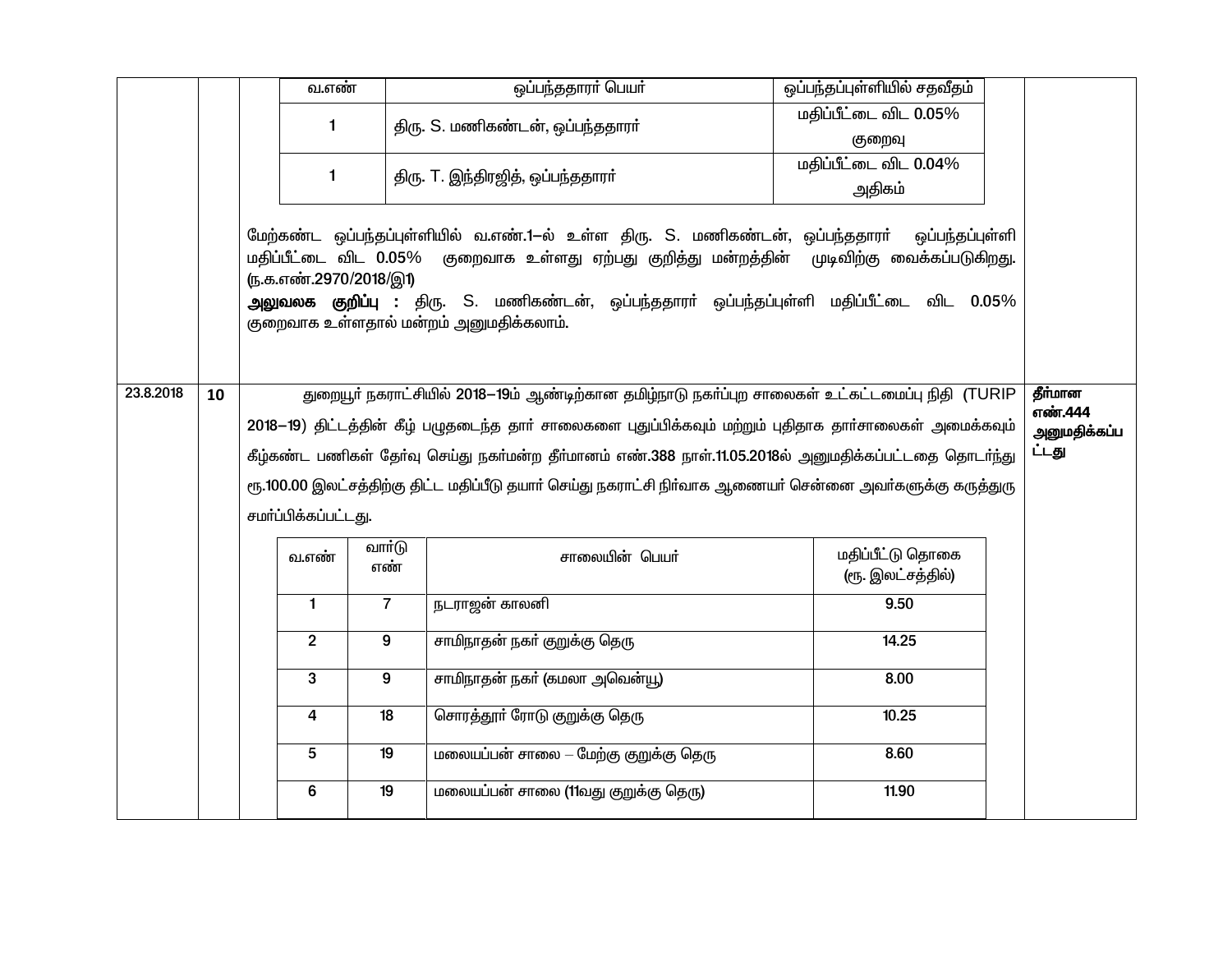|           |    |                    | $\overline{7}$           | 24 | எக்ஸ்டென்சன் — அருணா அவென்யூ                                                                                                                                                            |         | 37.50                      |                    |
|-----------|----|--------------------|--------------------------|----|-----------------------------------------------------------------------------------------------------------------------------------------------------------------------------------------|---------|----------------------------|--------------------|
|           |    |                    |                          |    |                                                                                                                                                                                         | மொத்தம் | 100.00                     |                    |
|           |    |                    |                          |    |                                                                                                                                                                                         |         |                            |                    |
|           |    |                    |                          |    | தற்போது மேற்கண்ட பணிகள் மேற்கொள்ள நகராட்சி நிர்வாக ஆணையர் சென்னை அவர்களின் கடித<br>எண்.12981/2018/இ3, நாள்.10.08.2018ல் நிா்வாக அனுமதி வழங்கப்பட்டு கீழ்காணும் விபரப்படி நிதி ஒதுக்கீடு |         |                            |                    |
|           |    | செய்யப்பட்டுள்ளது. |                          |    |                                                                                                                                                                                         |         |                            |                    |
|           |    |                    |                          |    |                                                                                                                                                                                         |         | நிதி ஒதுக்கீடு செய்யப்பட்ட |                    |
|           |    |                    | வ.எண்                    |    | விபரம்                                                                                                                                                                                  |         | விபரம் (ரூ. கோடியில்)      |                    |
|           |    |                    | $\mathbf{1}$             |    | தமிழ்நாடு நகா்ப்புர சாலைகள் மேம்பாட்டு திட்ட<br>மானிய நிதி                                                                                                                              |         | 0.38                       |                    |
|           |    |                    | $\overline{2}$           |    | மாநில நிதிக்குழு / மத்திய நிதிக்குழு மானிய நிதி                                                                                                                                         |         | 0.30                       |                    |
|           |    |                    | 3                        |    | மாநில நிதிக்குழு மானிய ஊக்க நிதி                                                                                                                                                        |         | 0.22                       |                    |
|           |    |                    | 4                        |    | நகராட்சி பங்களிப்பு                                                                                                                                                                     |         | 0.10                       |                    |
|           |    |                    |                          |    | மொத்தம்                                                                                                                                                                                 |         | 1.00                       |                    |
|           |    |                    |                          |    | மேற்படி விபரம் மன்றத்தின் பார்வைக்கும் அனுமதிக்கும் வைக்கப்படுகிறது. (ந.க.எண்.2074/2018/இ1)                                                                                             |         |                            |                    |
|           |    | அலுவலகக்குறிப்பு : | 1) மன்றம் அனுமதிக்கலாம். |    |                                                                                                                                                                                         |         |                            |                    |
|           |    |                    |                          |    | 2) அரசின் மான்யத்தொகை போக மீதமுள்ள நகராட்சி பங்குத்தொகை ரூ.10.00 இலட்சம் பொதுநிதியில்                                                                                                   |         |                            |                    |
|           |    |                    |                          |    | செலவிடவும் மன்றம் அனுமதிக்கலாம்.                                                                                                                                                        |         |                            |                    |
|           |    |                    |                          |    |                                                                                                                                                                                         |         |                            |                    |
|           |    |                    |                          |    |                                                                                                                                                                                         |         |                            |                    |
| 23.8.2018 | 11 |                    |                          |    | துறையூா் நகராட்சியில் காவிாி குடிநீா் விநியோகம் நான்கு பொிய அளவிலான மேல்நிலை                                                                                                            |         |                            | தீர்மான            |
|           |    |                    |                          |    | நீா்த்தேக்கத்தொட்டிகள் மூலமும் சின்டெக்ஸ் தொட்டிகள் மூலமும் குடிநீா் விநியோகம் செய்யப்பட்டு வருகிறது.                                                                                   |         |                            | எண்.445            |
|           |    |                    |                          |    | மேலும் நகர் முழுவதும் 75 வால்வுகள் தினசரி இயக்கப்பட்டு வருகிறது. மேலும் அவ்வப்போது குடிநீர் விநியோக                                                                                     |         |                            | அனுமதிக்கப்ப       |
|           |    |                    |                          |    | குழாய் பழுதுகள் நீக்குதல் போன்ற பணிகள் செய்து தர நகராட்சியில் போதிய பணியாளா்கள் இல்லாததால்                                                                                              |         |                            | ட்டது              |
|           |    |                    |                          |    | மாவட்ட ஆட்சியா் நிா்ணயித்துள்ள விலை விகிதத்தின் (ஊதியம்) அடிப்படையில் 4 நபா்களை ஒப்பந்த                                                                                                 |         |                            |                    |
|           |    |                    |                          |    | அடிப்படையில் பெற்று ஆகஸ்ட் 2018 முதல் பணி செய்து கொள்ளவும் அதற்காக ஆகும் உத்தேச செலவினம்                                                                                                |         |                            |                    |
|           |    |                    |                          |    | ரூ.3.00 இலட்சத்திற்கு மன்ற அனுமதி கோரப்படுகிறது. (ந.க.எண்.462/2014/இ1)                                                                                                                  |         |                            |                    |
|           |    |                    |                          |    | அலுவலக குறிப்பு: மேற்படி செலவினம் குடிநீர் வடிகால் நிதியில் மேற்கொள்ள அனுமதிக்கலாம்.                                                                                                    |         |                            |                    |
|           |    |                    |                          |    |                                                                                                                                                                                         |         |                            |                    |
| 23.8.2018 | 12 |                    |                          |    | துறையூர் நகராட்சியில், தமிழ்நாடு குடிநீர் வடிகால் வாரியம் மூலம் காவேரி கூட்டுக் குடிநீர் திட்டத்தின் கீழ்                                                                               |         |                            | தீர்மான<br>எண்.446 |
|           |    |                    |                          |    | குடிநீா் பெறப்பட்டு பொதுமக்களுக்கு விநியோகம் செய்யப்பட்டு வருகிறது. இவ்வாறு பெறப்படும் குடிநீா் 1000                                                                                    |         |                            | அனுமதிக்கப்ப       |
|           |    |                    | வழங்கப்பட்டு வருகிறது.   |    | லிட்டருக்கு ரூ. 4.50 /- வீதம் பெறப்பட்டு பொது மக்களுக்கு மாதம் தோறும் ரூ. 80.00 /– க்கு மட்டும்                                                                                         |         |                            | ட்டது              |
|           |    |                    |                          |    |                                                                                                                                                                                         |         |                            |                    |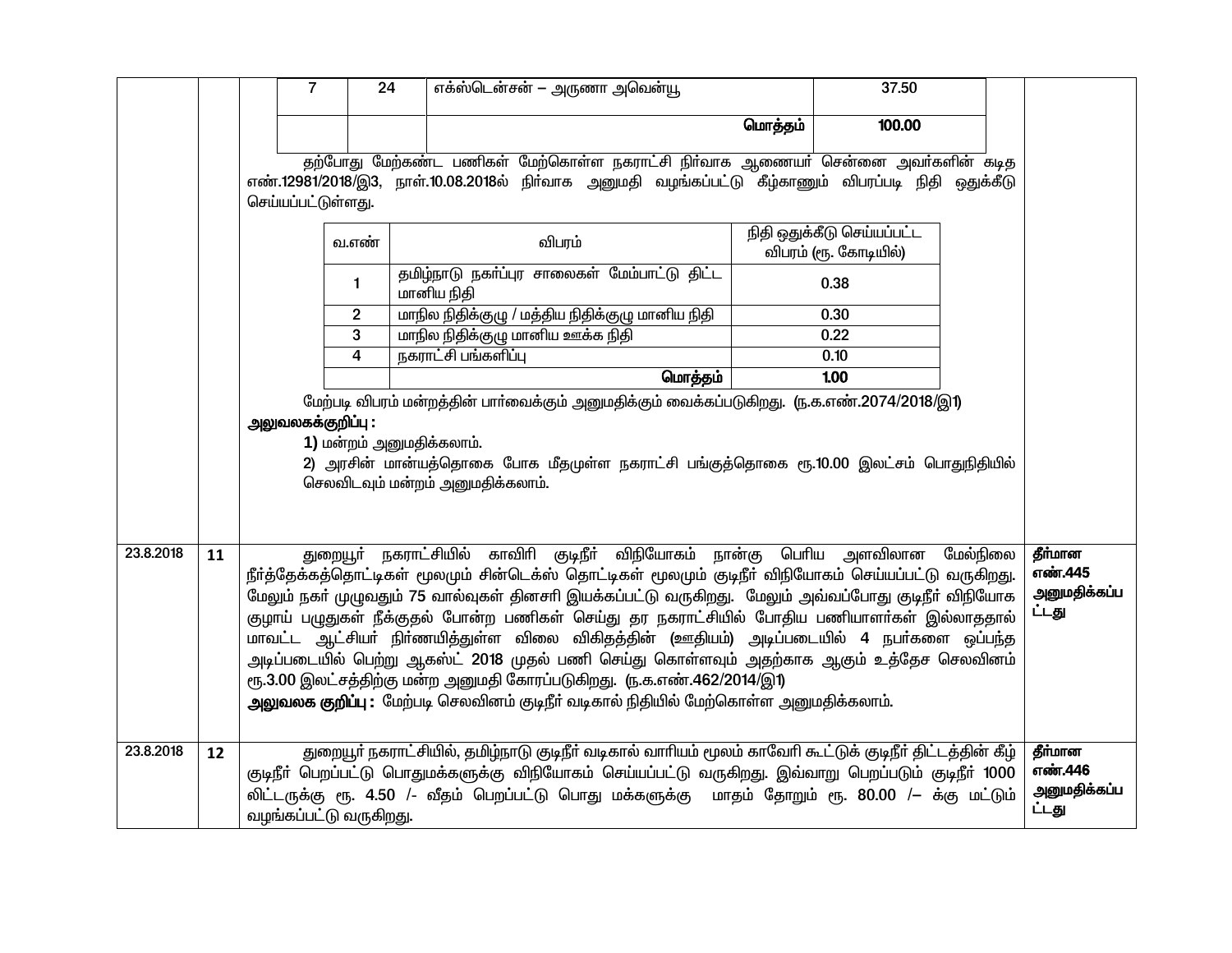இந்நகராட்சி பகுதியில் 5751 குடியிருப்பு மற்றும் குடியிருப்பு அல்லாத குழாய் இணைப்புகள் வழங்கப்பட்டு குடிநீா் விநியோகம் செய்யப்பட்டு வருகிறது. இதன் கேட்பு தொகை ஆண்டுக்கு ரூ. 5939985 /– மட்டும் ஆகும். தமிழ் நாடு குடிநீா் வடிகால் வாாியத்திற்கு குடிநீா் கட்டணம் ஆண்டுக்கு ரூ. 3199596 /— மற்றும் பராமாிப்பு பணிக்காக ஆண்டுக்கு ரூ. 4686723 /– ஆக கூடுதல் ரூ. 7886319 /– குடிநீர் பணிக்காக செலவிடப்பட்டு வருகிறது. இது குடிநீர் வருவாய்யை விட பராமரிப்பு பணிக்காக கூடுதலாக செலவிடப்பட்டு வருகிறது.

.<br>இந்நிலையில் தமிழ் நாடு குடிநீா் வடிகால் வாாியத்திற்கு செலுத்தப்படும் குடிநீா் கட்டணம் உயாவு செய்யப்பட்டு அரசாணை (G.O MS No. 39 நாள். 17.04.2018 நகராட்சி நிர்வாகம் மற்றும் குடிநீர் வழங்கல் துறை ) வெளியிடப்பட்டுள்ளது. இந்த அரசாணையின் படி நகர் பகுதிகளுக்கு கீழ் கண்ட விபரப்படி குடிநீர் கட்டணம் நிர்ணயம் செய்து, நிர்வாக இயக்குநர், தமிழ் நாடு குடிநீர் வழங்கல் துறை சென்னை அவர்களின் கடித எண். F31810/Tariff Revision/AEII/O&M/2017 நாள். 24.04.2018 ல் தெரிவிக்கப்பட்டுள்ளது.

| 01.12.2017 முதல் 31.03.2018 முடிய குடிநீா் கட்டணம் | ரு. 9.00 / 1000 லிட்டர்  |
|----------------------------------------------------|--------------------------|
| அடுத்த ஒவ்வொரு ஆண்டுக்கும் 5% உயா்வு செய்து        |                          |
| 01.04.2018 முதல் 31.03.2019 முடிய குடிநீர் கட்டணம் | ரு. 9.45 / 1000 லிட்டர்  |
| 01.12.2019 முதல் 31.03.2020 முடிய குடிநீா் கட்டணம் | ரு. 9.92 / 1000 லிட்டர்  |
| 01.12.2020 முதல் 31.03.2021 முடிய குடிநீர் கட்டணம் | ரூ. 10.42 / 1000 லிட்டர் |
| 01.12.2021 முதல் 31.03.2022 முடிய குடிநீா் கட்டணம் | ரூ. 10.94 / 1000 லிட்டர் |
| என நிா்ணயம் செய்யப்பட்டுள்ளது.                     |                          |
|                                                    |                          |

இது தற்போது, தமிழ்நாடு குடிநீா் வடிகால் வாாியத்திற்கு செலுத்தப்படும் குடிநீா் கட்டணத்தை விட இரு மடங்கிற்கும் கூடுதலாக செலுத்தப்படும் நிலை உருவாகியுள்ளது. இந்நிலையில் தமிழ்நாடு குடிநீா் வடிகால் வாரியத்திற்கு செலுத்தப்படும் குடிநீா் கட்டண செலவுத் தொகையினை ஈடுசெய்யும் நோக்கிலும், குடிநீா் பராமாிப்பு பணிகள் மேற்கொள்ளப்பட்டு பொதுமக்களுக்கு தடையின்றி குடிநீர் விநியோகம் செய்ய வேண்டியதின் அவசியம் கருதியும், இந்நகராட்சி மூலம் வழங்கப்பட்டு வரும் குடிநீர் இணைப்புகளுக்கு வைப்புத்தொகை மற்றும் மாதாந்திர குடிநீா் கட்டணத் தொகையை கூடுதலாக வரூல் செய்தால் மட்டுமே குடிநீா் விநியோகத்தால் ஏற்படக் கூடிய செலவீனத்தை ஈடுசெய்ய முடியும் என்ற நிலை உருவாகிறது. எனவே, மேற்படி விபரங்களை கருத்தில் கொண்டு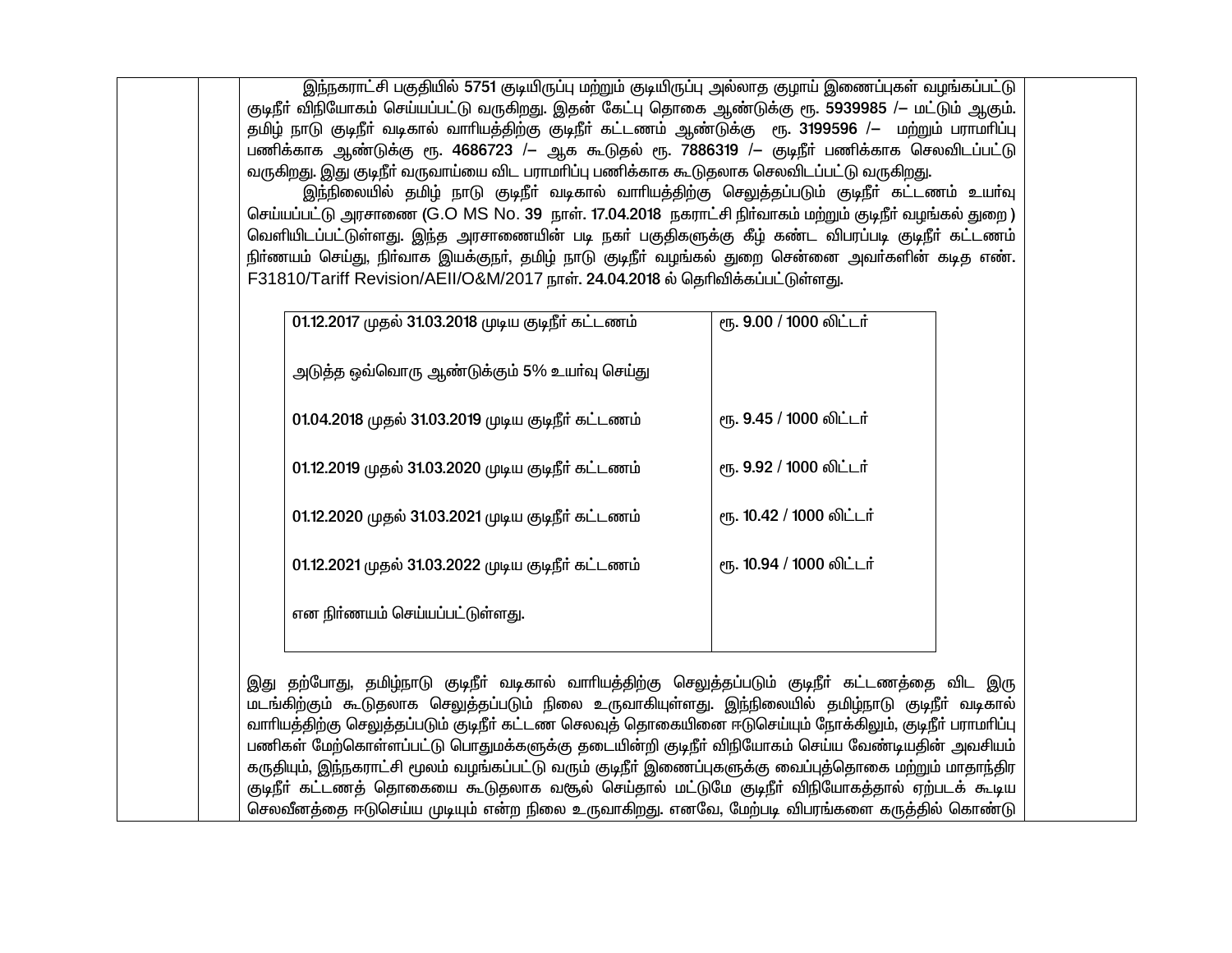| <u>கட்டண விபரம்</u>                                                   | கட்டண விபரம்                                                                 | வசூலிக்கப்பட்டு<br>வரும் தொகை                                        | தற்போது<br>நிர்ணயம்<br>செய்யப்படும்<br>தொகை                           |
|-----------------------------------------------------------------------|------------------------------------------------------------------------------|----------------------------------------------------------------------|-----------------------------------------------------------------------|
| அ) வைப்புத்தொகை                                                       | வீட்டு உபயோக இணைப்பு<br>வணிக பயன்பாடு இணைப்பு<br>தொழிற்சாலை பயன்பாடு இணைப்பு | $\epsilon$ гђ. 4000/-<br>еть. 7000 /-<br>$e$ гђ. 10000 /-            | ரூ. 8000 /-<br>еть. 15000 /-<br>$e$ п <sub>5</sub> . 20000 /-         |
| ஆ) குடிநீர் கட்டணம் /<br>மாதத்திற்கு                                  | வீட்டு உபயோக இணைப்பு<br>வணிக பயன்பாடு இணைப்பு<br>தொழிற்சாலை பயன்பாடு இணைப்பு | $\epsilon$ гђ. 80 /-<br>ет. 305 /-<br>еть. 500 /-                    | $\epsilon$ гђ. 150 /-<br>$e$ гђ. 600 /-<br>$\epsilon$ гђ. 1000 /-     |
|                                                                       | இ) சென்டேஜ் கட்டணம் மற்றும் ஆய்வு கட்டணம்                                    | மொத்த<br>மதிப்பீட்டில் 10%<br>அல்லது<br>குறைந்தபட்சம் ரூ.<br>$730/-$ | மொத்த<br>மதிப்பீட்டில் 10%<br>அல்லது<br>குறைந்தபட்சம்<br>еть. 1000 /- |
| ஈ) குடிநீா் இணைப்பு துண்டிப்பு கட்டணம் மற்றும்<br>மறு இணைப்பு கட்டணம் |                                                                              | ரூ. 200 /– மற்றும்<br>еть. 200 /-                                    | ரூ. 500 /– மற்றும்<br>еть. 500 /-                                     |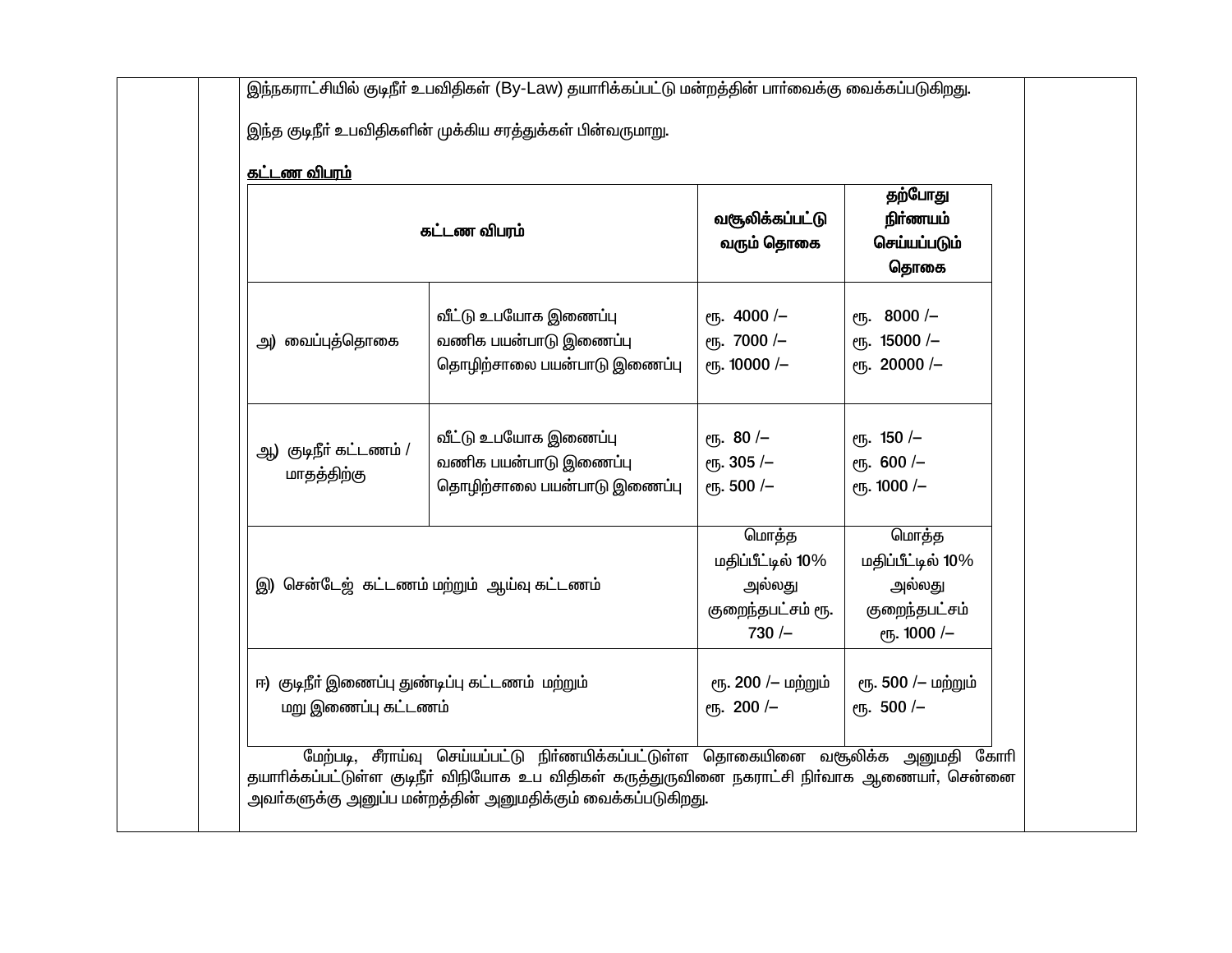|           |    | <u>அலுவலகக்குறிப்பு :</u><br>1. மன்றம் பார்வையிட்டு அனுமதிக்கலாம்.<br>2. மேலும், இதற்கான விளம்பர செலவீனங்கள் மற்றும் மாவட்ட அரசிதழில் விளம்பரம் செய்ய<br>உண்டாகும் செலவீனங்களுக்கும் மன்றம் அனுமதிக்கலாம்.                                                                                                                                                                                                                                                                                                                                                                                                                                                                                                                                                                                                                                                                                                                                                                                                                                                                                                                                                          |                                             |
|-----------|----|---------------------------------------------------------------------------------------------------------------------------------------------------------------------------------------------------------------------------------------------------------------------------------------------------------------------------------------------------------------------------------------------------------------------------------------------------------------------------------------------------------------------------------------------------------------------------------------------------------------------------------------------------------------------------------------------------------------------------------------------------------------------------------------------------------------------------------------------------------------------------------------------------------------------------------------------------------------------------------------------------------------------------------------------------------------------------------------------------------------------------------------------------------------------|---------------------------------------------|
| 23.8.2018 | 13 | 1920ஆம் ஆண்டு தமிழ்நாடு மாவட்ட நகராட்சிகள் சட்டம் (திருத்தப்படி 59/1998) பிரிவு 124, உட்பிரிவு (13) இல்<br>வழங்கப்பட்டுள்ள அதிகாரங்களைக் கொண்டு துறையூர் நகர்மன்றம் தனது 11.05.2018 ஆம் தேதிய 396ஆவது<br>அவசரக்கூட்ட தீா்மானத்தில் துறையூா் நகராட்சி எல்லைக்குள் இயங்கி வருகின்ற வங்கிகள் மற்றும் வங்கிகளில்<br>பணிபுரியும் அலுவலா்கள், மத்திய மாநில அரசு அலுவலகங்களில் பணிபுரியும் அலுவலா்கள் தொழில் மற்றும்<br>வணிக நிறுவனங்கள் வர்த்தக நிறுவனங்கள் தனியார் மருத்துவமனை, மருத்துவமனை பணியாளர்கள், அரசு<br>போக்குவரத்து அலுவலா்கள் பணியாளா்கள், இதர தொழில் நிறுவனங்கள், அலுவலா்கள் மற்றும் நுண்ணறிவுத்<br>தொழில்கள், வணிகத்தொழில்கள், மரபு தொழில்கள் மற்றும் பணிபுரிவோருக்கும் தொழில்வரி 01.10.2018 தேதி<br>முதல், தொழில்வாி சீராய்வில் உயா்வு செய்யப்பட்டுள்ளது. இதன்படி தொழில்வாி செலுத்துபவா்களுக்கு உாிய<br>அறிவிப்புகள், படிவங்கள் தமிழ்நாடு மல்டிபா்ப்பஸ் இன்கோ திருச்சி கூட்டுறவு அச்சகத்தில் அச்சடித்து<br>பெற்றுக்கொள்ள உத்தேச செலவினம் ரூ.50,000/-த்தில் செய்து கொள்ள மன்றத்தின் ஒப்புதலுக்கு<br>வைக்கப்படுகிறது.<br>அலுவலக குறி <b>ப்</b> பு<br>மன்றம் ஒப்புதல் வழங்கலாம்.<br>2. மேற்காணும் செலவினத்தினை பொதுநிதியிலிருந்து செய்து கொள்ள அனுமதிக்கலாம். | தீர்மான<br>எண்.447<br>அனுமதிக்கப்ப<br>ட்டது |
|           |    | $\sim$ $\sim$ $\sim$ $\sim$ $\sim$ $\sim$ $\sim$ $\sim$                                                                                                                                                                                                                                                                                                                                                                                                                                                                                                                                                                                                                                                                                                                                                                                                                                                                                                                                                                                                                                                                                                             |                                             |

ஒம்/–. து. தமயந்தி.

தனி அலுவலா்

 $/$ உண்மை நகல்  $/$ 

 $\Delta \mathcal{B} = \mathcal{B}$ துணையா, (பொ $\mathcal{B}$ துறையூர் நகராட்சி.<br>துறையூர் நகராட்சி.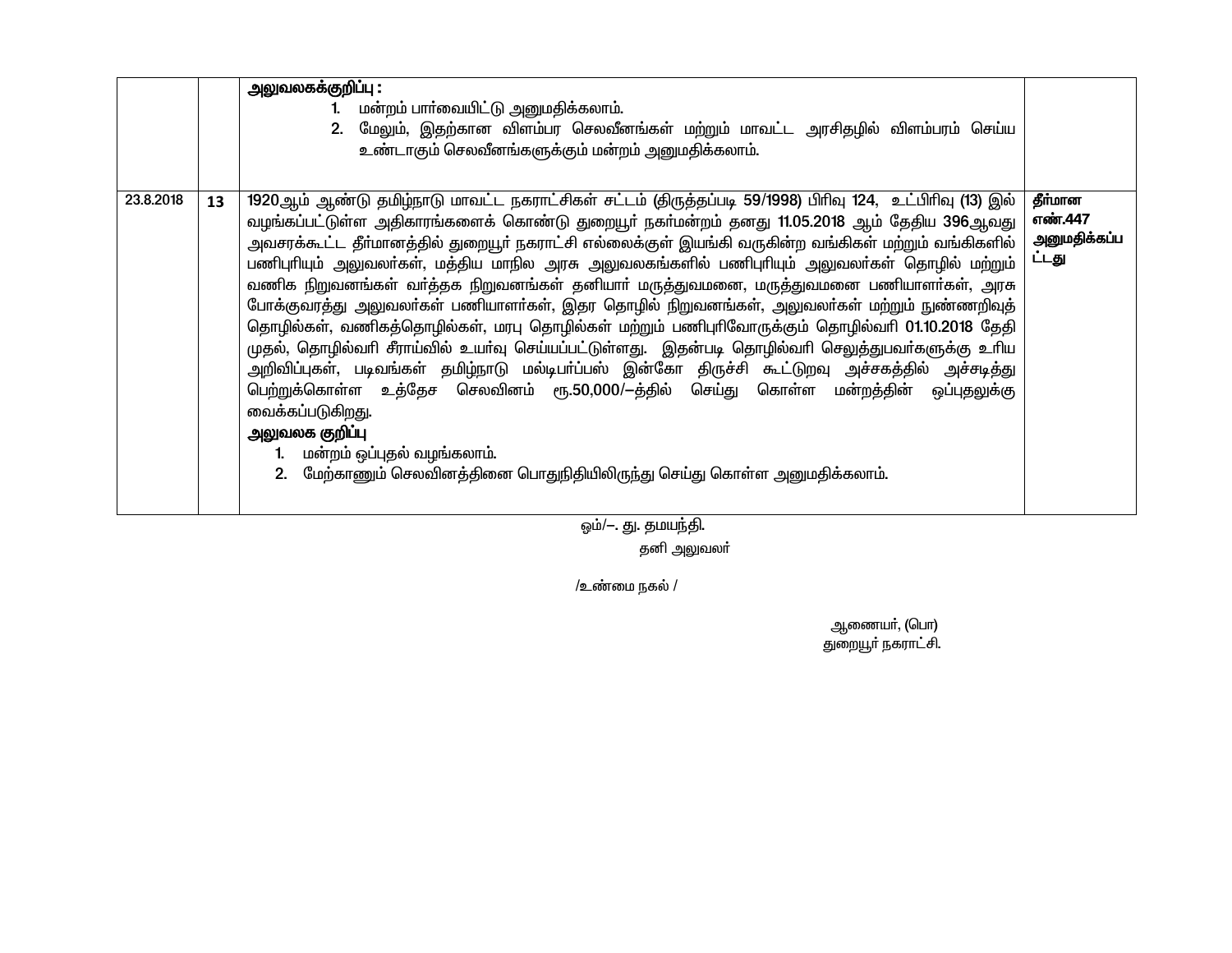## துறையூா் நகராட்சி

2019 ஆம் வருடம் ஆகஸ்ட் மாதம் 30.08.2019 ஆம் வெள்ளி கிழமை குமிழ் விகாரி வருடம் ஆவணி மாதம் நாள்.13) பிற்பகல்4.30 மணிக்கு நகராட்சி பிற்பகல் அலுவலகத்தில் தனி அலுவலர் மற்றும் ஆணையர் அவர்களால் நகர்மன்ற பொருள் மீது மேற்கொள்ளப்பட வேண்டிய சாதரணக்கூட்ட நடவடிக்கைகள்

முன்னிலை:திரு.வே. நவேந்திரன்,

தனி அலுவலர்.

| மன்ற<br>கூட்டம்<br>நடை<br>பெற்ற நாள் |    | வரிசை எண் மற்றும் மன்ற கூட்ட பொருள்                                                                                                       | மன்றத்தின்<br>தீர்மானம்                                 |
|--------------------------------------|----|-------------------------------------------------------------------------------------------------------------------------------------------|---------------------------------------------------------|
| 30.08.2019                           | 01 | <u> பொருள் எண்:01</u><br>ஆணைரின் தினசரி ஆகஸ்ட் மாதம் 2019 நாட் குறிப்பு மன்றத்தின் பார்வைக்கு<br>வைக்கப்படுகிறது.<br>அ.கு :பதிவு செய்யலாம | தீர்மான<br>எண்206<br>பதிவு<br>செய்யப்ப<br>ட்டது.        |
| 30.08.2019                           | 02 | பொறியாளர் தினசரி ஆகஸ்ட் மாதம் 2019 நாட் குறிப்பு மன்றத்தின் பார்வைக்கு<br>வைக்கப்படுகிறது.<br>அ.கு :பதிவு செய்யலாம்.                      | <u>தீர்மான</u><br>எண்207<br>பதிவு<br>செய்யப்ப<br>ட்டது. |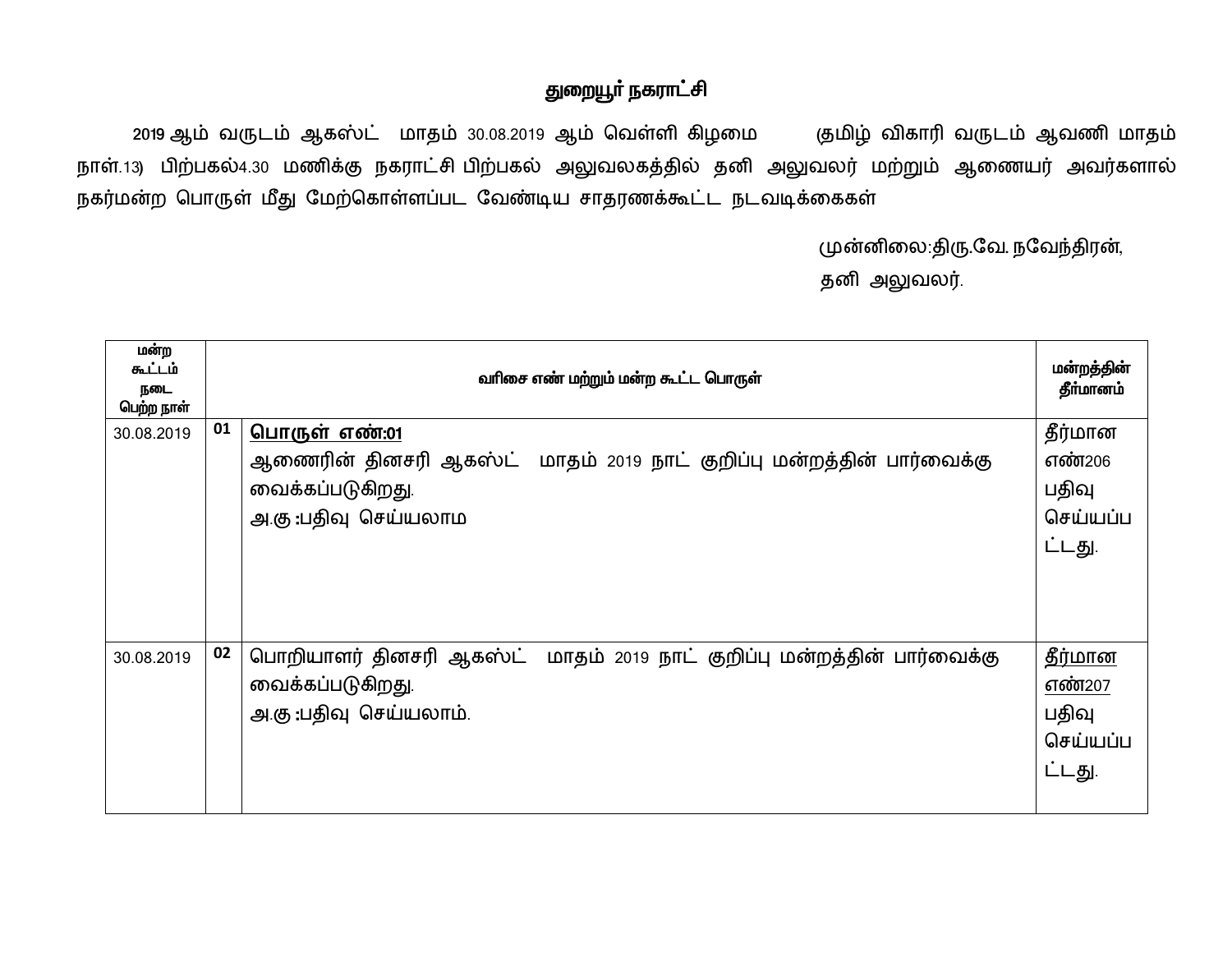| 30.08.2019 | 03 | துப்பரவு அலுவலர் தினசரி ஆகஸ்ட் பாதம் 2019 நாட் குறிப்பு மன்றத்தின்<br>பார்வைக்கு வைக்கப்படுகிறது.<br>அ.கு :பதிவு செய்யலாம்.                                                                                                                                                                                                                                                                                                                                                                                                                                                                                                                                                                                                                                                                                                                                                                                                                                                                                                                                                                                                                                                                                                                                                  | தீர்மான<br>எண்208<br>பதிவு<br>செய்யப்ப     |
|------------|----|------------------------------------------------------------------------------------------------------------------------------------------------------------------------------------------------------------------------------------------------------------------------------------------------------------------------------------------------------------------------------------------------------------------------------------------------------------------------------------------------------------------------------------------------------------------------------------------------------------------------------------------------------------------------------------------------------------------------------------------------------------------------------------------------------------------------------------------------------------------------------------------------------------------------------------------------------------------------------------------------------------------------------------------------------------------------------------------------------------------------------------------------------------------------------------------------------------------------------------------------------------------------------|--------------------------------------------|
|            |    |                                                                                                                                                                                                                                                                                                                                                                                                                                                                                                                                                                                                                                                                                                                                                                                                                                                                                                                                                                                                                                                                                                                                                                                                                                                                              | ட்டது                                      |
| 30.08.2019 | 04 | இந்நகராட்சி பொது சுகாதாரப்பிரிவுக்கு ஓட்டுநர் பணியிடத்தினை<br>தோற்றுவித்துக்கொள்ள சென்னை, நகராட்சி நிர்வாக ஆணையர் அவர்களின்<br>25.03.1997-ம் தேதிய கடிதம் ந.க.எண்.62241/96/எப்3-ல் அனுமதிக்கப்பட்டது. நியமனம்<br>செய்யப்பட்டது முதல் ஒவ்வொரு ஆண்டும் கால நீட்டிப்புக்கோரி கருத்துருக்கள் <br>அனுப்பப்பட்டு உத்திரவு பெறப்பட்டுள்ளது. இப்பணியிடத்தினை 30.09.2014 வரை<br>நீட்டித்துக்கொள்ள சென்னை, இந்நகராட்சி நிர்வாக ஆணையர் அவர்களின்<br>06.11.2014-ம் தேதிய செயல்முறை உத்திரவு மூ.மு.எண் 22713/2014/ஜே3-ல்<br>அனுமதிக்கப்பட்டுள்ளது.<br>இப்பணியிடம் இந்நகராட்சிக்கு அவசியமாக தேவைப்படுவதால்<br>இப்பணியிடத்தினை 01.10.2014 முதல் 30.09.2015, 01.10.2015 முதல் 30.09.2016, 01.10.2016<br>முதல் 30.09.2017 வரை 01.10.2017 முதல் 30.09.2018 வரை மற்றும் 01.10.2018 முதல்<br>30.09.2019 வரை நீட்டித்துக்கொள்ள அனுமதி வேண்டி உரிய கருத்துருக்கள்<br>சென்னை, இந்நகராட்சி நிர்வாக ஆணையர் அவர்களுக்கு அனுப்பி வைக்கப்பட்டு<br>உத்திரவு எதிர்பார்க்கப்பட்டு வருகிறது.<br>மேலும் இப்பணியிடம் இந்நகராட்சிக்கு அவசியமாக தேவைப்படுவதால்<br>இப்பணியிடத்தினை 01.10.2019 முதல் 30.09.2020 வரை ஓராண்டு காலத்திற்கு<br>நீட்டித்துக்கொள்ள அனுமதி வேண்டி உரிய கருத்துருக்கள் சென்னை, இந்நகராட்சி<br>நிர்வாக ஆணையர் அவர்களுக்கு அனுப்ப மன்றத்தின் அனுமதி வேண்டப்படுகிறது.<br>(ந.க.எண்.759/99/சி1) | தீர்மான<br>எண்209<br>அனுமதிக்<br>கப்பட்டது |
|            |    |                                                                                                                                                                                                                                                                                                                                                                                                                                                                                                                                                                                                                                                                                                                                                                                                                                                                                                                                                                                                                                                                                                                                                                                                                                                                              |                                            |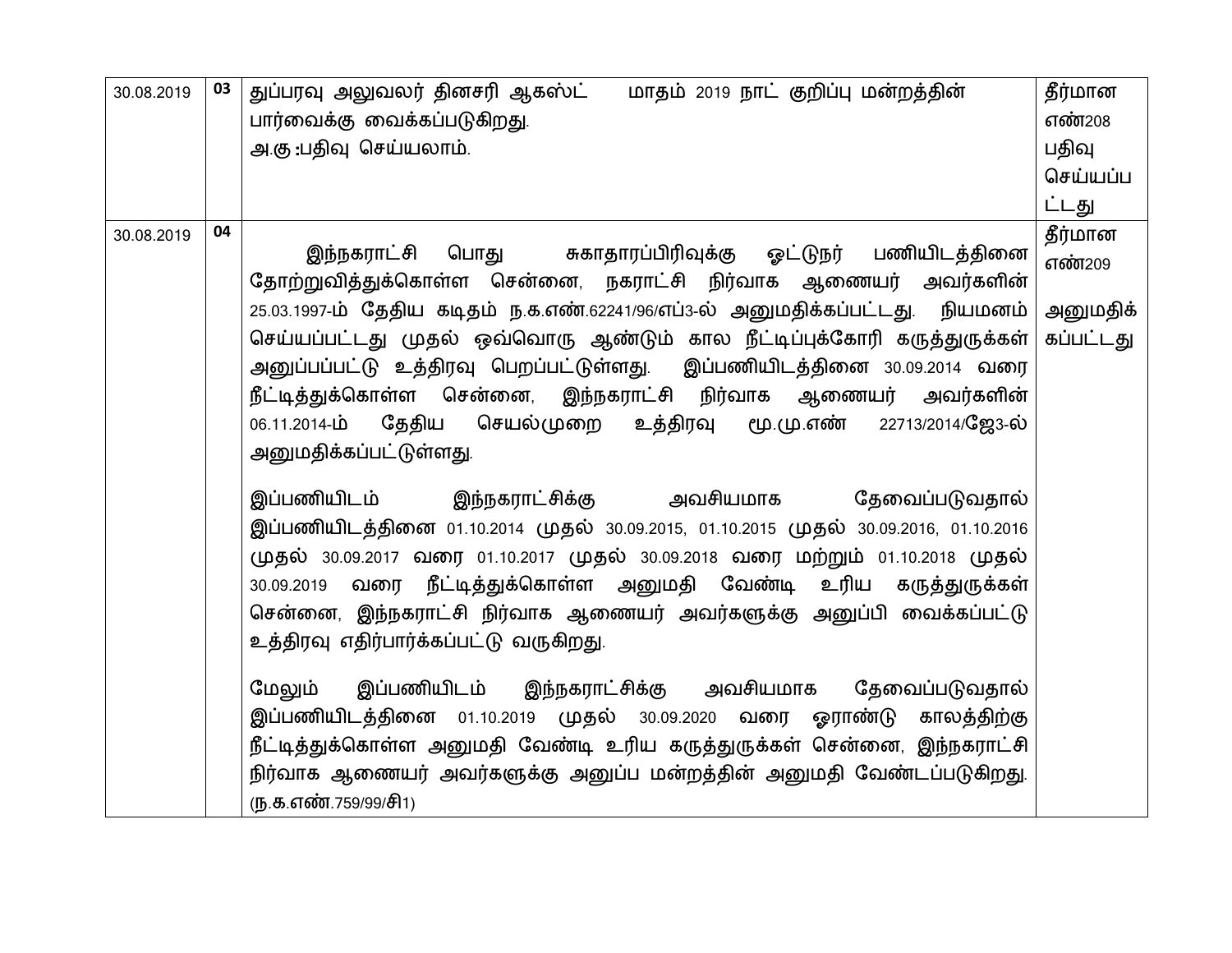|            |    | அலுவலககுறிப்பு: அனுதிக்கலாம்.                                                                                                                                                                                                                                                                                                                                                                                                                                                                                                                                                                                                                                                                                                                                                                                                                                                                                                                                                                                                                                                                                                                                                                                                                                                                                                                                                                                                                                                                                                                                                                                         |                                            |
|------------|----|-----------------------------------------------------------------------------------------------------------------------------------------------------------------------------------------------------------------------------------------------------------------------------------------------------------------------------------------------------------------------------------------------------------------------------------------------------------------------------------------------------------------------------------------------------------------------------------------------------------------------------------------------------------------------------------------------------------------------------------------------------------------------------------------------------------------------------------------------------------------------------------------------------------------------------------------------------------------------------------------------------------------------------------------------------------------------------------------------------------------------------------------------------------------------------------------------------------------------------------------------------------------------------------------------------------------------------------------------------------------------------------------------------------------------------------------------------------------------------------------------------------------------------------------------------------------------------------------------------------------------|--------------------------------------------|
| 30.08.2019 | 05 | இந்நகராட்சி பொது சுகாதாரப் பிரிவுக்கு ஒரு லாரி ஒட்டுநர் மட்டும் <br>துலக்குனர் பணியிடங்களை சென்னை,<br>இந்நகராட்சி நிர்வாக<br>ஆணையர்<br>அவர்களின் 02.05.1991-ம் தேதிய செயல்முறை கடிதம் மூ.மு.எண் 20220/91/ஜே1-ல்<br>முதல் ஓராண்டு<br>தற்காலிகமாக<br>நியமனம்<br>தேதி<br>காலத்திற்கு<br>தோற்றுவித்துக்கொள்ள அனுமதித்து உத்திரவு விடப்பட்டுள்ளது.<br>மேற்படி பணியிடங்களை 27.06.1991 முதல் ஓட்டுநர் பணியிடமும், 02.05.1991<br>முதல் துலக்குனர்(Cleaner) பணியிடங்களும் நியமனம் செய்யப்பட்டது. நியமனம்<br>செய்யப்பட்டது முதல் ஒவ்வொரு ஆண்டும் கால நீட்டிப்பு கோரி கருத்துக்கள்<br>அனுப்பப்பட்டு உத்திரவு பெறப்பட்டு வந்துள்ளது. இறுதியாக இப்பணியிடத்தினை<br>30.09.2014 வரை நீட்டித்துக்கொள்ள சென்னை, நகராட்சி நிர்வாக ஆணையர்<br>அவர்களின் 06.11.2014-ம் தேதிய செயல்முறை உத்திரவு மூ.மு.எண்.22713/2014/ஜே3-ல்<br>அனுமதி பெறப்பட்டுள்ளது.<br>இந்த ஒட்டுநர் மற்றும் துலக்குனர் பணியிடங்கள் பொது சுகாதார பிரிவிற்கு<br>அவசியமாக தேவைப்படுவதால் இப்பணியிடத்தினை 01.10.2014 முதல் 30.09.2015<br>வரை, 01.10.2015 முதல் 30.09.2016 வரை, 01.10.2016 முதல் 30.09.2017 வரை, 01.10.2017<br>முதல் 30.09.2018 வரை மற்றும் 01.10.2018 முதல் 30.09.2019 வரை உள்ள காலத்திற்கு<br>நீட்டித்துக்கொள்ள அனுமதி வேண்டி உரிய கருத்துருக்கள் சென்னை, நகராட்சி<br>ஆணையர் அவர்களுக்கு அனுப்பி வைப்பப்பட்டு<br>உத்திரவு<br>நிர்வாக<br>எதிர்பார்க்கப்பட்டு வருகிறது.<br>மேலும் இப்பணியிடம் இந்நகராட்சிக்கு அவசியமாக தேவைப்படுவதால்<br>இப்பணியிடத்தினை 01.10.2019 முதல் 30.09.2020 வரை ஓராண்டு காலத்திற்கு<br>நீட்டித்துக்கொள்ள அனுமதி வேண்டி உரிய கருத்துருக்கள் சென்னை, நகராட்சி<br>நிர்வாக ஆணையர் அவர்களுக்கு அனுப்ப மன்றத்தின் அனுமதி வேண்டப்படுகிறது. | தீர்மான<br>எண்210<br>அனுமதிக்<br>கப்பட்டது |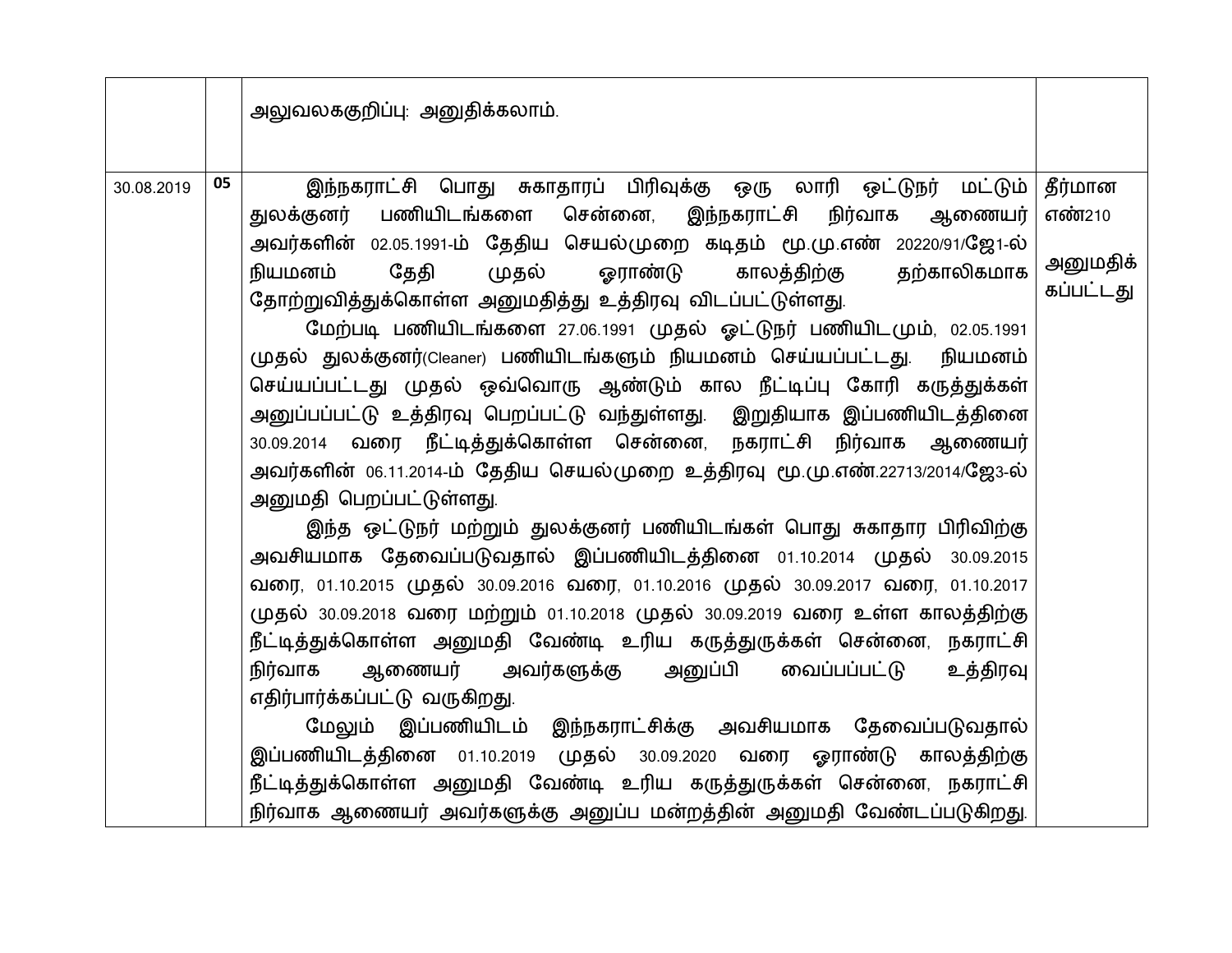|            |    | (ந.க.எண்.4290/91/சி1)                                                                                                                                              |                       |  |  |  |  |  |  |  |
|------------|----|--------------------------------------------------------------------------------------------------------------------------------------------------------------------|-----------------------|--|--|--|--|--|--|--|
|            |    | அலுவலக குறிப்பு: அனுமதிக்கலாம்.                                                                                                                                    |                       |  |  |  |  |  |  |  |
|            |    |                                                                                                                                                                    |                       |  |  |  |  |  |  |  |
| 30.08.2019 | 06 | இந்நகராட்சி தெருவிளக்குகள் பராமரிக்க ஒரு மின் கம்பியாளர் (Wire Man)                                                                                                | தீர்மான               |  |  |  |  |  |  |  |
|            |    | மற்றும் ஒரு மின் கம்பியாளர் (Helper) பிணியிடங்களை சென்னை, நகராட்சி                                                                                                 | எண்211                |  |  |  |  |  |  |  |
|            |    | நிர்வாக ஆணையர் அவர்களின் 09.11.1999-ம் தேதிய செயல்முறை<br>கடிதம்                                                                                                   |                       |  |  |  |  |  |  |  |
|            |    | மூ.மு.எண் 83367/98/எப்5ல் தோற்றுவித்துக் கொள்ள ஆணையிடப்பட்டது.<br>இந்த                                                                                             | அனுமதிக்<br>கப்பட்டது |  |  |  |  |  |  |  |
|            |    | உத்திரவின்படி இந்நகராட்சியில் மின் கம்பி உதவியாளர் (Helper) பணியிடத்தினை                                                                                           |                       |  |  |  |  |  |  |  |
|            |    | மட்டும் தினக்கூலி பணியாளர்கள் பட்டியலில் இருந்து ஒருவரை 18.02.2000 முதல்                                                                                           |                       |  |  |  |  |  |  |  |
|            |    | நியமனம் செய்யப்பட்டது.                                                                                                                                             |                       |  |  |  |  |  |  |  |
|            |    | இப்பணியிடத்தினை ஒவ்வொரு ஆண்டும் நீட்டிப்பு கோரி கருத்துருக்கள்                                                                                                     |                       |  |  |  |  |  |  |  |
|            |    | சென்னை, நகராட்சி நிர்வாக ஆணையர் அவர்களுக்கு சமர்பிக்கப்பட்டு அனுமதி                                                                                                |                       |  |  |  |  |  |  |  |
|            |    | பெறப்பட்டு வருகிறது. இறுதியாக இப்பணியிடம் 30.09.2013 வரை சென்னை,                                                                                                   |                       |  |  |  |  |  |  |  |
|            |    | நகராட்சி நிர்வாக ஆணையர் அவர்களின் 03.12.2013-ம் தேதிய செயல்முறை                                                                                                    |                       |  |  |  |  |  |  |  |
|            |    | உத்திரவு ந.க.எண்.5436/09/எப்3-ல் அனுமதி பெறப்பட்டுள்ளது.                                                                                                           |                       |  |  |  |  |  |  |  |
|            |    | இப்பணியிடத்தினை 01.10.2013 முதல் 30.09.2014, 01.10.2014 முதல் 30.09.2015,<br>01.10.2015 முதல் 30.09.2016, 01.10.2016 முதல் 30.09.2017, 01.10.2017 முதல் 30.09.2018 |                       |  |  |  |  |  |  |  |
|            |    | மற்றும் 01.10.2018 முதல் 30.09.2019 முடிய நீட்டித்துக்கொள்ள அனுமதி வேண்டி                                                                                          |                       |  |  |  |  |  |  |  |
|            |    | உரியக் கருத்துரு சென்னை, நகராட்சி நிர்வாக ஆணையர் அவர்களுக்கு                                                                                                       |                       |  |  |  |  |  |  |  |
|            |    | சமர்ப்பிக்கப்பட்டு உத்திரவு எதிர்பார்க்கப்பட்டு வருகிறது.                                                                                                          |                       |  |  |  |  |  |  |  |
|            |    | இப்பணியிடம் இந்நகராட்சிக்கு அவசியமாக தேவைப்படுவதால்,                                                                                                               |                       |  |  |  |  |  |  |  |
|            |    | இப்பணியிடத்தினை மேலும், 01.10.2019 முதல் 30.09.2020 வரை நீட்டித்துக்கொள்ள                                                                                          |                       |  |  |  |  |  |  |  |
|            |    | அனுமதி வேண்டி உரியக் கருத்துரு சென்னை, நகராட்சி நிர்வாக ஆணையர்                                                                                                     |                       |  |  |  |  |  |  |  |
|            |    | அனுப்ப மன்றத்தின்<br>அனுமதி வேண்டப்படுகிறது.<br>அவர்களுக்கு                                                                                                        |                       |  |  |  |  |  |  |  |
|            |    | (ந.க.எண்.3565/2001/சி1)                                                                                                                                            |                       |  |  |  |  |  |  |  |
|            |    | அலுவலக குறிப்பு: அனுமதிக்கலாம்.                                                                                                                                    |                       |  |  |  |  |  |  |  |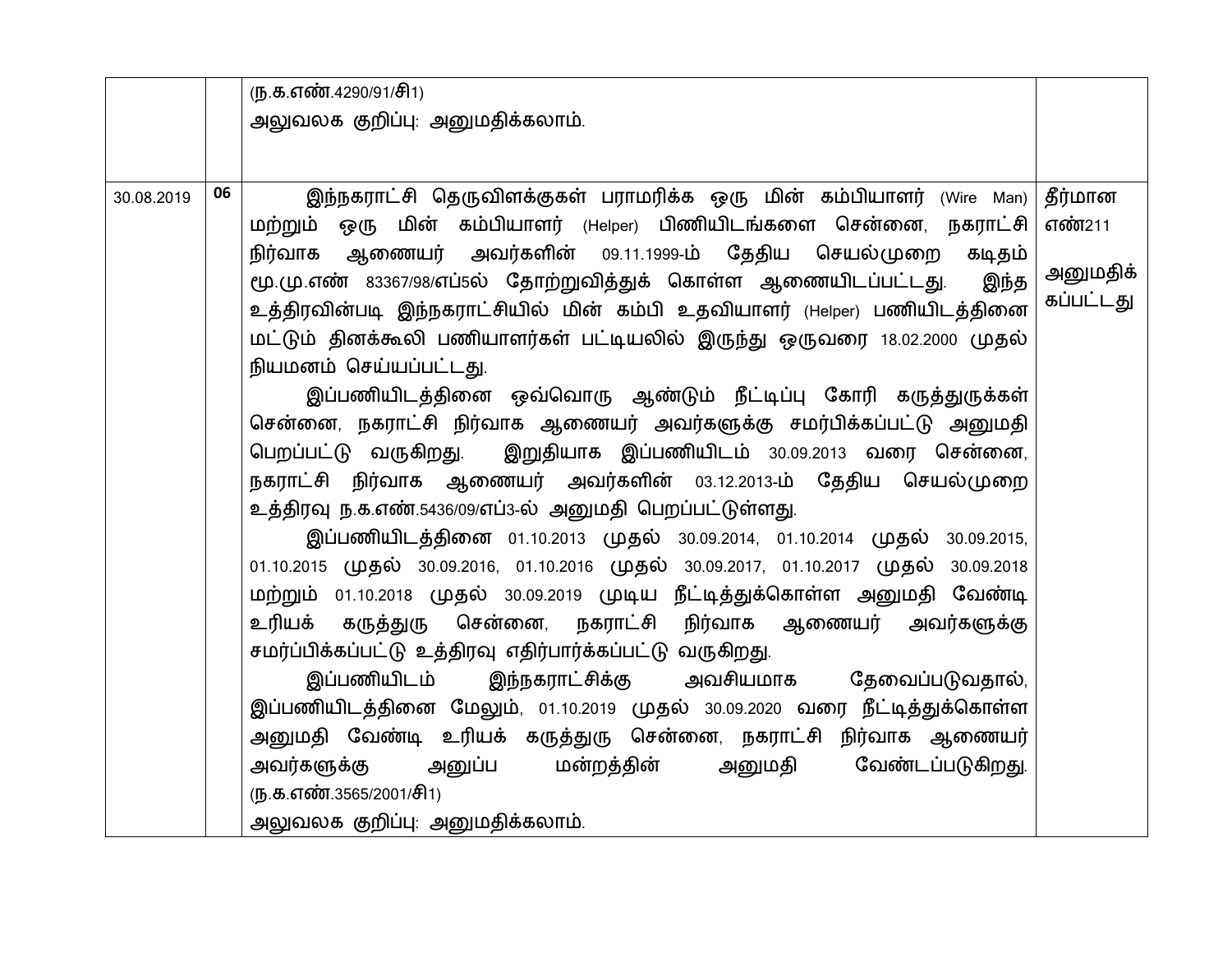| 30.08.2019 | 07 | நகராட்சி நிர்வாக ஆணையர், சென்னை அவர்களின் செயல்முறை உத்திரவு                   | தீர்மான   |  |  |  |  |  |
|------------|----|--------------------------------------------------------------------------------|-----------|--|--|--|--|--|
|            |    | ந.க.எண்.95484/97/இ1 நாள் 18.02.1998ன் படி ஒரு ஈப்பு வாகனம் வாங்கிக்கொள்ளவும்   | எண்212    |  |  |  |  |  |
|            |    | அதற்குரிய ஓட்டுனர் பணியிடம் தோற்றுவித்து பூர்த்தி செய்துகொள்ளவும்              |           |  |  |  |  |  |
|            |    | அனுமதி வழங்கப்பட்டது.                                                          | அனுமதிக்  |  |  |  |  |  |
|            |    | இதன் படி ஓட்டுனர் பணியிடம் 09.12.1998 முதல் நிரப்பப்பட்டு 30.09.2013 வரை       | கப்பட்டது |  |  |  |  |  |
|            |    | நீட்டித்துக் கொள்ள நகராட்சி நிர்வாக ஆணையர், சென்னை<br>அவர்களின்                |           |  |  |  |  |  |
|            |    | உத்திரவு ந.க.எண்.5436/2009/எப்3 நாள் 03.12.2013ல்<br>செயல்முறை                 |           |  |  |  |  |  |
|            |    | அனுமதிககப்பட்டுள்ளது.                                                          |           |  |  |  |  |  |
|            |    | இப்பணியிடத்தினை 01.10.2013 முதல் 30.09.2014, 01.10.2014 முதல் 30.09.2015,      |           |  |  |  |  |  |
|            |    | 01.10.2015 முதல் 30.09.2016, 01.10.2016 முதல் 30.09.2017 வரை, 01.10.2017 முதல் |           |  |  |  |  |  |
|            |    | 30.09.2018 வரை மற்றும் 01.10.2018 முதல் 30.09.2019 நீட்டித்துக்கொள்ள அனுமதி    |           |  |  |  |  |  |
|            |    | வேண்டி உரியக் கருத்துரு நகராட்சி நிர்வாக மண்டல இயக்குநர், தஞ்சாவூர்            |           |  |  |  |  |  |
|            |    | வழியாக சென்னை, நகராட்சி நிர்வாக ஆணையர் அவர்களுக்கு சமர்ப்பிக்கப்பட்டு          |           |  |  |  |  |  |
|            |    | உத்திரவு எதிர்பார்க்கப்பட்டு வருகிறது.                                         |           |  |  |  |  |  |
|            |    | மேலும் இப்பணியிடம் இந்நகராட்சிக்கு அவசியமாக தேவைப்படுவதால்                     |           |  |  |  |  |  |
|            |    | இப்பணியினை 01.10.2019 முதல் 30.09.2020 வரை ஓராண்டு<br>காலத்திற்கு              |           |  |  |  |  |  |
|            |    | நீட்டித்துக்கொள்ள அனுமதி வேண்டி உரிய கருத்துருக்கள் சென்னை, நகராட்சி           |           |  |  |  |  |  |
|            |    | நிர்வாக ஆணையர் அவர்களுக்கு அனுப்ப மன்றத்தின் அனுமதி வேண்டப்படுகிறது.           |           |  |  |  |  |  |
|            |    | (ந.க.எண்.6569/97/சி1)                                                          |           |  |  |  |  |  |
|            |    | அலுவலக குறிப்பு: அனுமதிக்கலாம்.                                                |           |  |  |  |  |  |
|            |    |                                                                                |           |  |  |  |  |  |
|            |    |                                                                                |           |  |  |  |  |  |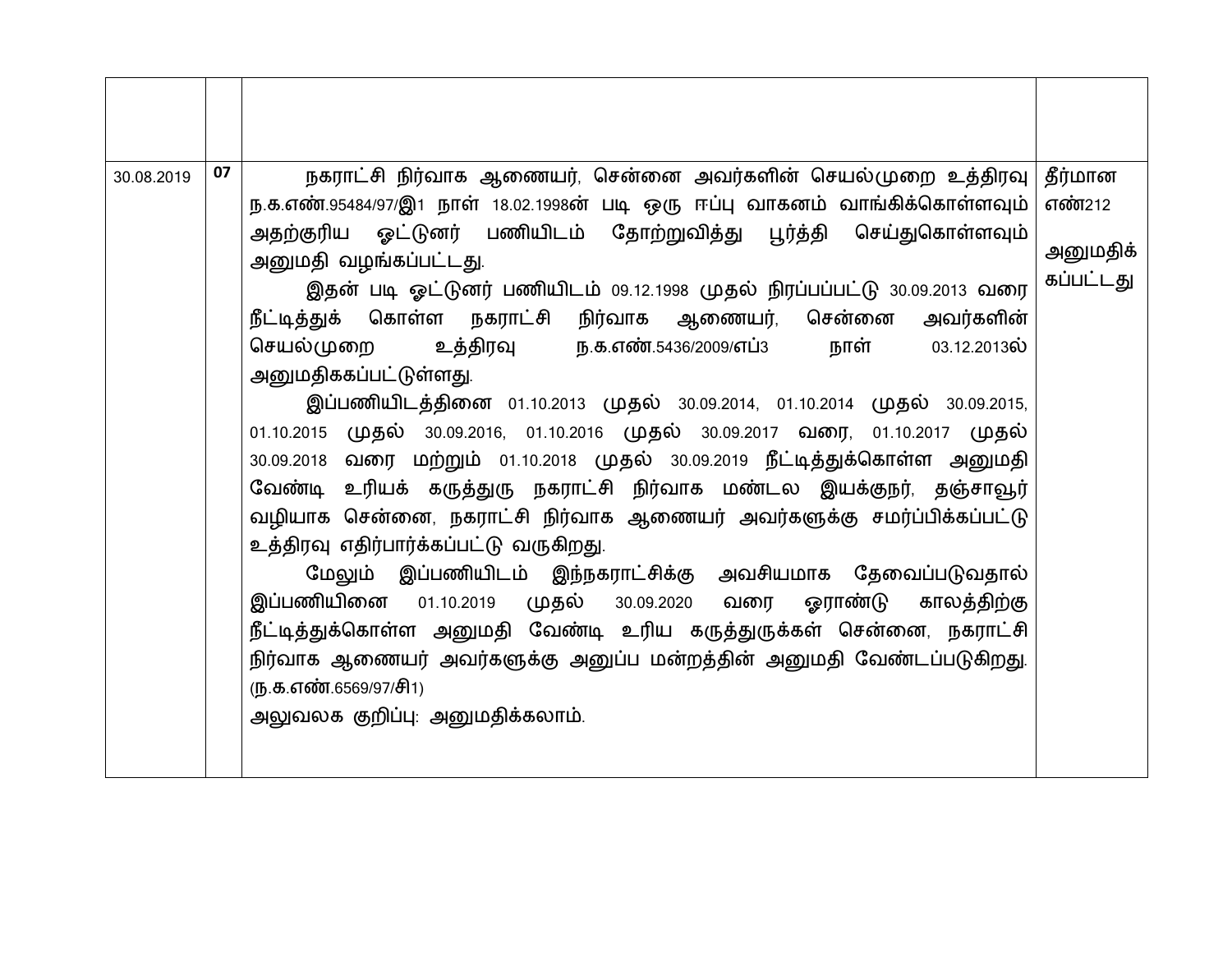| 30.08.2019 | 08 | அபியான்<br>கீழ்<br>நகராட்சி<br>சக்தி<br>திட்டத்தின்<br>ஜல்<br>துறையூர்                                                                              | தீர்மான   |
|------------|----|-----------------------------------------------------------------------------------------------------------------------------------------------------|-----------|
|            |    | பொதுமக்களுக்கு மழைநீர் சேமிப்பு குறித்து விழிப்புணர்வு ஏற்படுத்த மக்கள்                                                                             | எண்213    |
|            |    | நடமாட்டம் அதிகம் உள்ள பொது இடங்கள் நகராட்சி கட்டிடங்கள் ,பள்ளி                                                                                      | அனுமதி    |
|            |    | கட்டிடங்கள் மற்றும் மருத்துவமனை கட்டிடங்கள் ஆகிய பகுதிகளில் மழை                                                                                     | க்கப்பட்ட |
|            |    | நீர் சேகரிப்பு விழிப்புணர்வு தொடர்பான விளம்பர பலகைகள் (வினைல்                                                                                       | து        |
|            |    | ஸ்டிக்கர்) அமைப்பதற்கு உண்டாகும் உத்தேச செலவினம்<br>(ந25000/-க்கு                                                                                   |           |
|            |    | மன்றத்தின் அனுமதிக்கு வைக்கப்பகிறது ரு.க.எண்.2052/19/இ1)                                                                                            |           |
|            |    | .அலுவலக குறிப்பு: மேற்படி செலவினம் பொது நிதியில்                                                                                                    |           |
|            |    | மேற்கொள்ள மன்றம் அனுமதிக்கலாம்.                                                                                                                     |           |
|            |    |                                                                                                                                                     |           |
|            |    |                                                                                                                                                     |           |
| 30.08.2019 | 09 | எண்<br>இந்நகராட்சிக்கு<br>வளர்ச்சி<br>நிலை<br>மற்றும்<br>965<br>அரசாணை<br>ஊரக                                                                       | தீர்மான   |
|            |    | உள்ளாட்சித்<br>புதியதாக<br>நாள்<br>ல்<br>நிலை<br>01.07.1983<br>மூன்றாம்<br>துறை<br>ஒரு                                                              | எண்214    |
|            |    | நகராட்சிப்பொறியாளர் பணியிடம் தோற்றுவிக்கப்பட்டு 30.09.2010 வரை அனுமதித்து                                                                           | அனுமதிக்  |
|            |    | பேரில் பொறியாளர் பணியிடம்<br>உத்திரவிடப்பட்டது.<br>இதன்<br>29.08.2003-ல்                                                                            | கப்பட்டது |
|            |    | நிரப்பப்பட்டு ஒவ்வொரு ஆண்டும் தொடர்ந்து நீடித்துக்கொள்ளள அனுமதிவேண்டி<br>உரியக் கருத்துருக்கள் அனுப்பப்பட்டு உத்திரவு பெறப்பட்டு வருகிறது. இறுதியாக |           |
|            |    | இப்பணியிடம் சென்னை, நகராட்சி நிர்வாக ஆணையர் அவர்களின் 03.12.2013-ம்                                                                                 |           |
|            |    | தேதிய செயல்முறை கடிதம் ந.க.5436/2009/எப்3-ல் 01.10.2012 முதல் 30.09.2013 முடிய                                                                      |           |
|            |    | நீடித்துக்கொள்ள அனுமதியளிக்கப்பட்டுள்ளது.                                                                                                           |           |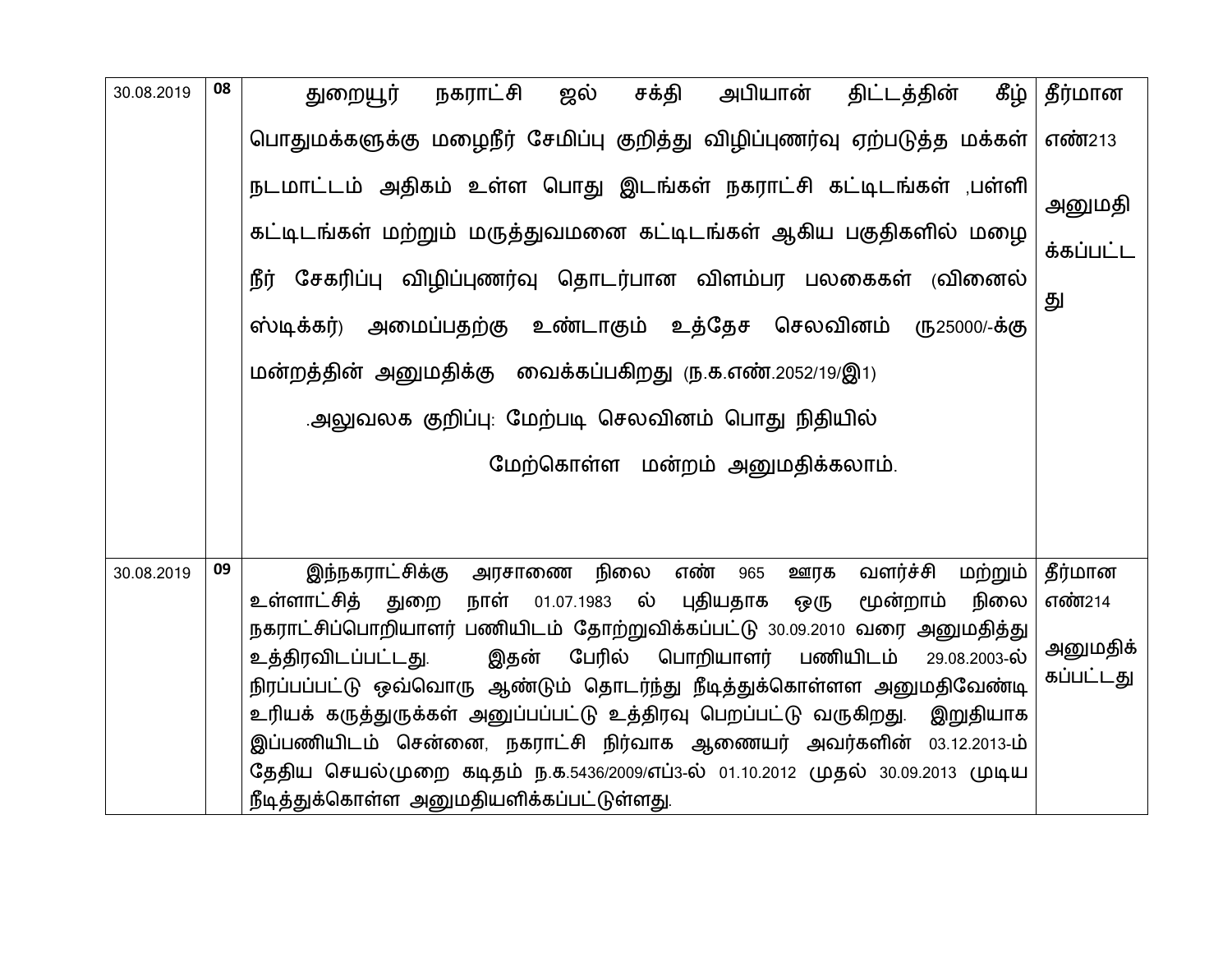|            |    | இந்நகராட்சியில் பல்வேறுத் திட்டப் பணிகள் மற்றும் பொதுப்பணிகள்<br>செயல்படுத்த இப்பொறியாளர் பணியிடம் மிகவும் அவசியமாக தேவைப்படுகிறது.<br>இப்பணியிடத்தினை 01.10.2013 முதல் 30.09.2014, 01.10.2014 முதல் 30.09.2015, 01.10.2015 |                       |
|------------|----|-----------------------------------------------------------------------------------------------------------------------------------------------------------------------------------------------------------------------------|-----------------------|
|            |    | முதல் 30.09.2016, 01.10.2016 முதல் 30.09.2017, 01.10.2017 முதல் 30.09.2018 முடிய                                                                                                                                            |                       |
|            |    | மற்றும் 01.10.2018 முதல் 30.09.2019 வரை நீட்டித்து வைத்துக்கொள்ள அனுமதி<br>வேண்டி உரியக் கருத்துரு சென்னை, நகராட்சி நிர்வாக ஆணையர் அவர்களுக்கு                                                                              |                       |
|            |    | அனுப்பி வைக்கப்பட்டு உத்திரவு எதிர்பார்க்கப்பட்டு வருகிறது.                                                                                                                                                                 |                       |
|            |    | மேலும் இப்பணியிடத்தினை ஓராண்டு காலத்திற்கு 01.10.2019 முதல் 30.09.2020                                                                                                                                                      |                       |
|            |    | வரை நீட்டித்துக்கொள்ள அனுமதி கோரும் கருத்துருவினை நகராட்சி நிர்வாக                                                                                                                                                          |                       |
|            |    | ஆணையர், சென்னை<br>அவர்களுக்கு அனுப்ப<br>மன்றத்தின்<br>அனுமதி                                                                                                                                                                |                       |
|            |    | வேண்டப்படுகிறது. ரு.க.எண்.5986/83/சி1)                                                                                                                                                                                      |                       |
|            |    | அலுவலக குறிப்பு: பொறியாளர் பணியிடம் இந்நகராட்சிக்கு<br>அவசியமாக                                                                                                                                                             |                       |
|            |    | தேவைப்படுவதால் 01.10.2019 முதல் 30.09.2020 முடிய ஓராண்டு காலத்திற்கு<br>நீட்டித்துக்கொள்ள அனுமதிக்கலாம்.                                                                                                                    |                       |
|            |    |                                                                                                                                                                                                                             |                       |
|            |    |                                                                                                                                                                                                                             |                       |
| 30.08.2019 | 10 | துறையூர் நகராட்சி அலுவலக பயன்பாட்டில் இயங்கி வரும் ஈர்ப்பு வாகனம்   தீர்மான                                                                                                                                                 |                       |
|            |    | எண் TN48Z6096 க்கு 19.08.2019 உடன் காப்பீட்டு காலம் முடிவடைவதால் அதனை                                                                                                                                                       | எண்215                |
|            |    | புதுப்பிக்க வேண்டிய பணியின் அவசர அவசியம் கருதி ஈப்பு வாகன ஓட்டுநர் திரு                                                                                                                                                     |                       |
|            |    | м. கணேசன் அவர்களால் காப்பீட்டு புதுபிப்பு கட்டணம் ரூ. 12390/- மட்டும் UNTED                                                                                                                                                 | அலுவலக                |
|            |    | INDIA INSURANCE COMPANY LIMITED க்கு ரொக்கமாக செலுத்தப்பட்டு அதற்கான ரசீது                                                                                                                                                  | க்குறிப்புக           |
|            |    | வழங்கப்பட்டுள்ளது. எனவே, அலுவலக ஈப்பு வாகனத்திற்கு 20.08.2019 முதல்                                                                                                                                                         | ள்1,2                 |
|            |    | 19.08.2020 வரை காப்பீட்டு கட்டணம் செலுத்தப்பட்ட தொகை ரூ. 12390/-யை திரு.м.<br>ஓட்டுநர்<br>அவர்களுக்கு<br>மன்றத்தின்<br>கணேசன்,<br>வழங்க<br>முடிவிற்கு                                                                       | அனுமதிக்<br>கப்பட்டது |
|            |    | வைக்கப்பபடுகிறது. ரு.க.எண்.2397/2018/இ1)                                                                                                                                                                                    |                       |
|            |    |                                                                                                                                                                                                                             |                       |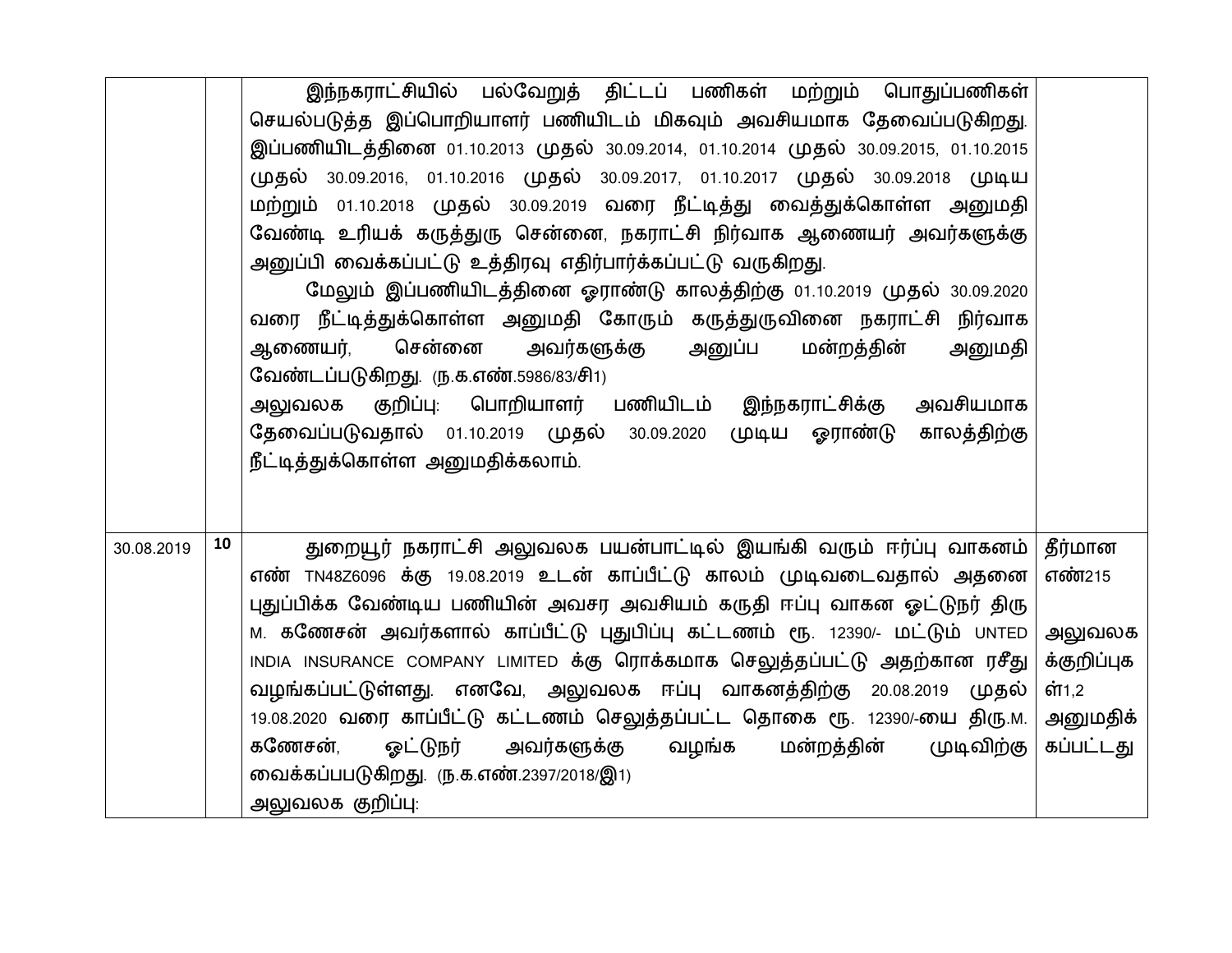|            |    | 1. மன்றம் அனுமதிக்கலாம்.                                                           |             |                                                        |                                                                                    |          |  |  |
|------------|----|------------------------------------------------------------------------------------|-------------|--------------------------------------------------------|------------------------------------------------------------------------------------|----------|--|--|
|            |    | மேலும் பணியின் அவசர அவசியம் கருதி தனி அலுவலர் அவர்களின் முன்<br>2.                 |             |                                                        |                                                                                    |          |  |  |
|            |    |                                                                                    |             |                                                        | அனுமதி பெற்று தொகை வழங்கியதற்கும் மன்றம் அனுமதிக்கலாம்.                            |          |  |  |
|            |    |                                                                                    |             |                                                        |                                                                                    |          |  |  |
| 30.08.2019 | 11 | துறையூர் நகராட்சியில், வார்டு எண்.9, பெரியார் நகர் பூங்கா இடத்தை சுற்றி<br>தீர்மான |             |                                                        |                                                                                    |          |  |  |
|            |    |                                                                                    |             | முள்வேலி (Fencing) அமைக்கும் பணிக்கு மதிப்பீடு ரூ.1.00 | இலட்சத்திற்கு                                                                      | எண்216அ  |  |  |
|            |    |                                                                                    |             |                                                        | இந்நகமன்ற தீர்மான எண்.        நாள்.             ல்  ஒப்புதல்  வழங்கியதை  தொடர்ந்து | னுமதிக்க |  |  |
|            |    | 07.08.2019                                                                         |             |                                                        | அன்று ஒப்பந்தப்புள்ளி கோரப்பட்டதில் கீழ்கண்ட விபரப்படி                             | ப்பட்டது |  |  |
|            |    |                                                                                    |             | ஒப்பந்தப்புள்ளி வரப்பெற்றது.                           |                                                                                    |          |  |  |
|            |    |                                                                                    |             |                                                        |                                                                                    |          |  |  |
|            |    |                                                                                    |             |                                                        |                                                                                    |          |  |  |
|            |    |                                                                                    | வ.          |                                                        |                                                                                    |          |  |  |
|            |    |                                                                                    | எண்         | ஒப்பந்ததாரர் பெயர்                                     | ஒப்பந்தப்புள்ளியில் சதவீதம்                                                        |          |  |  |
|            |    | <b>திரு K.சரவணன்,</b>                                                              |             |                                                        |                                                                                    |          |  |  |
|            |    |                                                                                    | $\mathbf 1$ | ஒப்பந்ததாரர், துறையூர்                                 | மதிப்பீட்டை விட 0.10% அதிகம்                                                       |          |  |  |
|            |    |                                                                                    |             | திரு. ர. இந்திரஜித்,                                   |                                                                                    |          |  |  |
|            |    | மதிப்பீட்டை விட 0.13% குறைவு<br>$\overline{2}$<br>ஒப்பந்ததாரர், துறையூர்           |             |                                                        |                                                                                    |          |  |  |
|            |    |                                                                                    |             |                                                        |                                                                                    |          |  |  |
|            |    | மேற்கண்ட ஒப்பந்தப்புள்ளியில் வ.எண்.2-ல் உள்ள திரு. ர.இந்திரஜித், ஒப்பந்ததாரர்      |             |                                                        |                                                                                    |          |  |  |
|            |    | துறையூர் அவகளின் ஒப்பந்தப்புள்ளி மதிப்பீட்டை விட 0.13% குறைவாக உள்ளது              |             |                                                        |                                                                                    |          |  |  |
|            |    | ஏற்பது குறித்து மன்றத்தின் முடிவிற்கு வைக்கப்படுகிறது.( ந.க.எண். 2410/2019/இ1)     |             |                                                        |                                                                                    |          |  |  |
|            |    | அலுவலக குறிப்பு: மன்றம் அனுமதிக்கலாம்.                                             |             |                                                        |                                                                                    |          |  |  |
|            |    |                                                                                    |             |                                                        |                                                                                    |          |  |  |
|            |    |                                                                                    |             |                                                        |                                                                                    |          |  |  |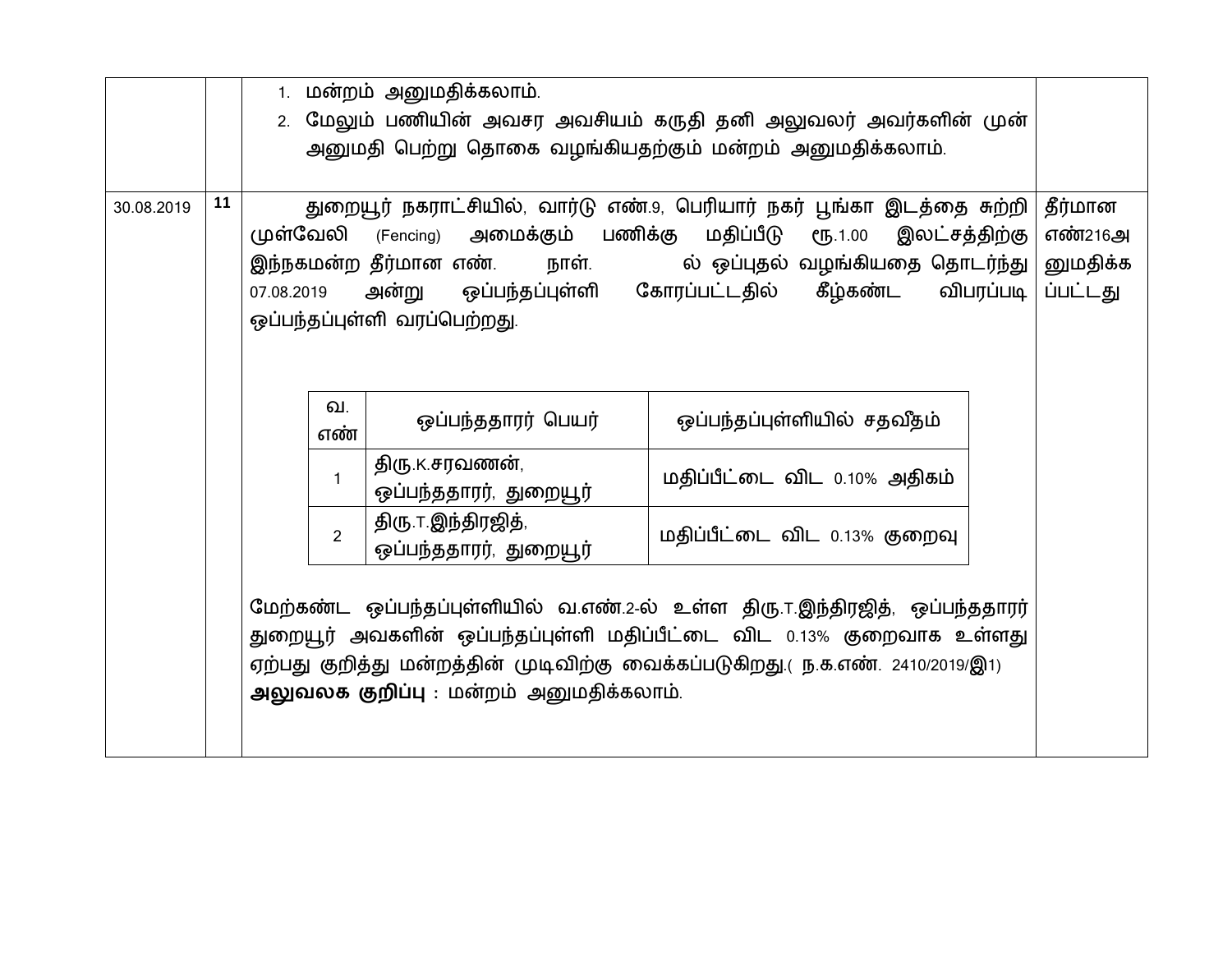| 30.08.2019 | 12 | துறையூர் சட்டமன்ற உறுப்பினர் தொகுதி மேம்பாட்டு திட்டம் 2016-17 மற்றும் 2017-<br>தீர்மான<br>18ன் கீழ் பணி மேற்கொள்ள மாவட்ட ஆட்சித்தலைவர் / தலைவர் மாவட்ட ஊரக<br>எண்217<br>வளர்ச்சி முகமை திருச்சிராப்பள்ளி அவர்களின் கடிதம் ந.க.எண்.3622/2018/அ3<br>நாள்.08.07.2019ன் படி துறையூர் நகராட்சி, வார்டு எண்.18, விநாயகர் தெருவில்<br>அலுவலக<br>ரேசன் கடை கட்டிடம் கட்டுதல் பணிக்கு மதிப்பீடு ரூ.7.00 இலட்சம் மதிப்பீட்டிற்கு<br>க்குறிப்பு<br>நிர்வாக அனுமதி வழங்கி உத்தரவிடப்பட்டுள்ளதை தொடர்ந்து 28.08.2019 அன்று<br>அனுமதிக்<br>பெறப்பட்ட ஒப்பந்தப்புள்ளிகள்<br>ஒப்பந்தப்புள்ளி<br>பெறப்பட்டது.<br>விபரம்<br>கப்பட்டது<br>கீழ்கண்டவாறு வரப்பெற்றது. |  |  |  |  |  |  |  |
|------------|----|---------------------------------------------------------------------------------------------------------------------------------------------------------------------------------------------------------------------------------------------------------------------------------------------------------------------------------------------------------------------------------------------------------------------------------------------------------------------------------------------------------------------------------------------------------------------------------------------------------------------------------------------------|--|--|--|--|--|--|--|
|            |    | வ.<br>ஒப்பந்தப்புள்ளியில் சதவீதம்<br>ஒப்பந்ததாரர் பெயர்<br>எண்                                                                                                                                                                                                                                                                                                                                                                                                                                                                                                                                                                                    |  |  |  |  |  |  |  |
|            |    | திரு.K.சரவணன்,<br>மதிப்பீட்டை விட 0.10% அதிகம்<br>$\mathbf 1$<br>ஒப்பந்ததாரர், துறையூர்                                                                                                                                                                                                                                                                                                                                                                                                                                                                                                                                                           |  |  |  |  |  |  |  |
|            |    | மதிப்பீட்டை விட 0.08% குறைவு<br>$\overline{2}$<br>ஒப்பந்ததாரர், துறையூர்                                                                                                                                                                                                                                                                                                                                                                                                                                                                                                                                                                          |  |  |  |  |  |  |  |
|            |    | மேற்கண்ட ஒப்பந்தப்புள்ளியில் வ.எண்.2-ல் உள்ள திரு. ர.இந்திரஜித், ஒப்பந்ததாரர்<br>துறையூர் அவகளின் ஒப்பந்தப்புள்ளி மதிப்பீட்டை விட 0.08% குறைவாக உள்ளது<br>ஏற்பது குறித்து மன்றத்தின் முடிவிற்கு வைக்கப்படுகிறது.( ந.க.எண்.2305/2019/இ1)<br>அலுவலக குறிப்பு : மன்றம் அனுமதிக்கலாம்.                                                                                                                                                                                                                                                                                                                                                                |  |  |  |  |  |  |  |
| 30.08.2019 | 13 | துறையூர் நகராட்சி எல்லைக்குட்பட்ட பகுதிகளில் குடிநீர் வடிகால் நிதி மற்றும் கல்வி நிதி 2019-20ன்<br>தீர்மான<br>கீழ் இந்நகராட்சிக்கு சொந்தமான கட்டிடங்கள், ஆழ்துளை கிணறுகள், நகராட்சி பள்ளி கட்டிடங்களில்                                                                                                                                                                                                                                                                                                                                                                                                                                           |  |  |  |  |  |  |  |
|            |    | எண்218<br>மழைநீர் சேகரிப்பு கட்டமைப்பு ஏற்படுத்துதல் மற்றும் புனரமைப்பு பணிகள் மேற்கொள்ள இந்நகமன்ற                                                                                                                                                                                                                                                                                                                                                                                                                                                                                                                                                |  |  |  |  |  |  |  |
|            |    | தீர்மான எண்.<br>நாள்.<br>ல் ஒப்புதல் வழங்கியதை தொடர்ந்து 07.08.2019 அன்று<br>அனுமதிக்<br>ஒப்பந்தப்புள்ளி கோரப்பட்டதில் கீழ்கண்ட விபரப்படி ஒப்பந்தப்புள்ளிகள் வரப்பெற்றது.                                                                                                                                                                                                                                                                                                                                                                                                                                                                         |  |  |  |  |  |  |  |
|            |    | கப்பட்டது<br>பணியின் பெயர்<br>மதிப்பீடு<br>ஒப்பந்தப்புள்ளி<br>வ.<br>ஒப்பந்ததாரர் பெயர்<br>யில் சதவீதம்<br>(ரூ.இலட்சம்)<br>எண்                                                                                                                                                                                                                                                                                                                                                                                                                                                                                                                     |  |  |  |  |  |  |  |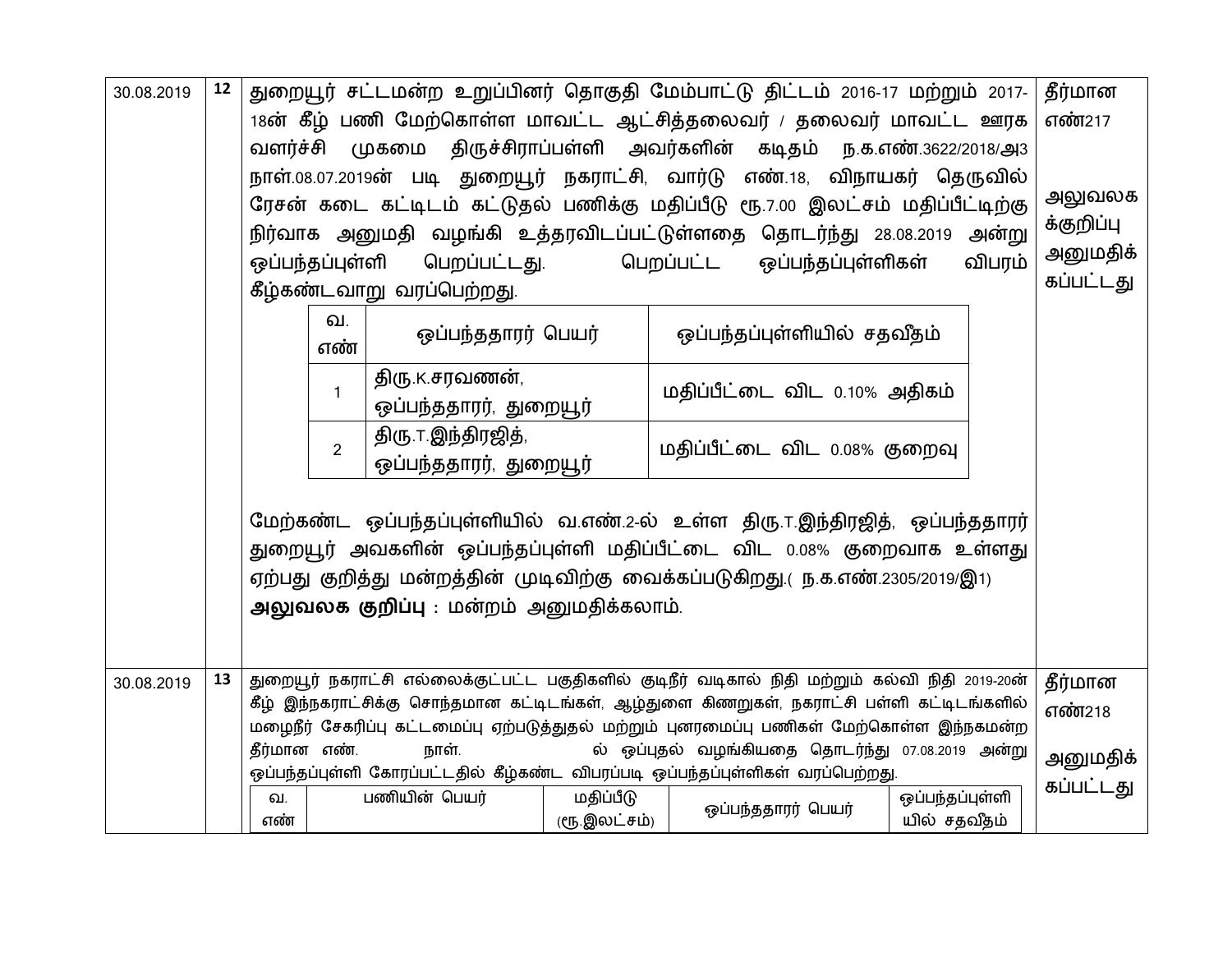|                | செயலிழந்த<br>ஆழ்துளை<br>கிணறுகளை<br>மழைநீர்<br>சேகரிப்பு கட்டமைப்புகளாக                                                                                                                                                                                                                                                                                                                                                                                                                                                                                                      |      | திரு. K.ராஜேஷ்,<br>ஒப்பந்ததாரர், துறையூர்  | மதிப்பீட்டை<br>விட 0.10%<br>குறைவு |  |  |
|----------------|------------------------------------------------------------------------------------------------------------------------------------------------------------------------------------------------------------------------------------------------------------------------------------------------------------------------------------------------------------------------------------------------------------------------------------------------------------------------------------------------------------------------------------------------------------------------------|------|--------------------------------------------|------------------------------------|--|--|
| $\mathbf{1}$   | மாற்றம் செய்தல்.                                                                                                                                                                                                                                                                                                                                                                                                                                                                                                                                                             | 2.50 | திரு டகரேஷ்,<br>ஒப்பந்ததாரர், துறையூர்     | மதிப்பீட்டை<br>விட 0.13%<br>அதிகம் |  |  |
|                | நகராட்சிக்கு<br>சொந்தமான<br>கட்டிடங்களில்<br>மழைநீர்<br>சேகரிப்பு<br>கட்டமைப்பு                                                                                                                                                                                                                                                                                                                                                                                                                                                                                              |      | திரு K.ராஜேஷ்,<br>ஒப்பந்ததாரர், துறையூர்   | மதிப்பீட்டை<br>விட 0.08%<br>குறைவு |  |  |
| $\overline{2}$ | ஏற்படுத்துதல்<br>மற்றும்<br>புனரமைப்பு செய்தல்.                                                                                                                                                                                                                                                                                                                                                                                                                                                                                                                              | 1.50 | திரு. K. சுரேஷ்,<br>ஒப்பந்ததாரர், துறையூர் | மதிப்பீட்டை<br>விட 0.13%<br>அதிகம் |  |  |
|                | பள்ளி<br>நகராட்சி<br>துறையூ<br>கட்டிடங்கள்<br>மற்றும்<br>அங்கன்வாடி கட்டிடங்களில்                                                                                                                                                                                                                                                                                                                                                                                                                                                                                            |      | திரு K.ராஜேஷ்,<br>ஒப்பந்ததாரர், துறையூர்   | மதிப்பீட்டை<br>விட 0.12%<br>குறைவு |  |  |
| 3              | சேகரிப்பு<br>மழைநீர்<br>கட்டமைப்பு<br>ஏற்படுத்துல்<br>மற்றும்<br>புனரமைப்பு<br>செய்தல்                                                                                                                                                                                                                                                                                                                                                                                                                                                                                       | 2.80 | திரு. K. சுரேஷ்,<br>ஒப்பந்ததாரர், துறையூர் | மதிப்பீட்டை<br>விட 0.15%<br>அதிகம் |  |  |
|                | மேற்கண்ட ஒப்பந்தப்புள்ளியில் வ.எண்.1-ல் உள்ள பணிக்கு திரு.K.ராஜேஷ், ஒப்பந்ததாரர் துறையூர்<br>அவகளின் ஒப்பந்தப்புள்ளி மதிப்பீட்டை விட 0.10% குறைவாகவும், வ.எண்.2-ல் உள்ள பணிக்கு<br>திரு.K.ராஜேஷ், ஒப்பந்ததாரர் துறையூர் அவகளின் ஒப்பந்தப்புள்ளி மதிப்பீட்டை விட<br>0.08%<br>குறைவாகவும், வ.எண்.3-ல் உள்ள பணிக்கு திரு.K.ராஜேஷ், ஒப்பந்ததாரர் துறையூர்<br>அவகளின்<br>ஒப்பந்தப்புள்ளி மதிப்பீட்டை விட 0.12% குறைவாகவும் உள்ளது ஏற்பது குறித்து<br>மன்றத்தின்<br>முடிவிற்கு வைக்கப்படுகிறது. (ந.க.எண்.2052/2019/இ1)<br>அலுவலக குறிப்பு: மன்றம் அனுமதிக்கலாம்.<br>தீர்மான எண்218 |      |                                            |                                    |  |  |
|                | அனுமதிக்கப்பட்டது                                                                                                                                                                                                                                                                                                                                                                                                                                                                                                                                                            |      |                                            |                                    |  |  |